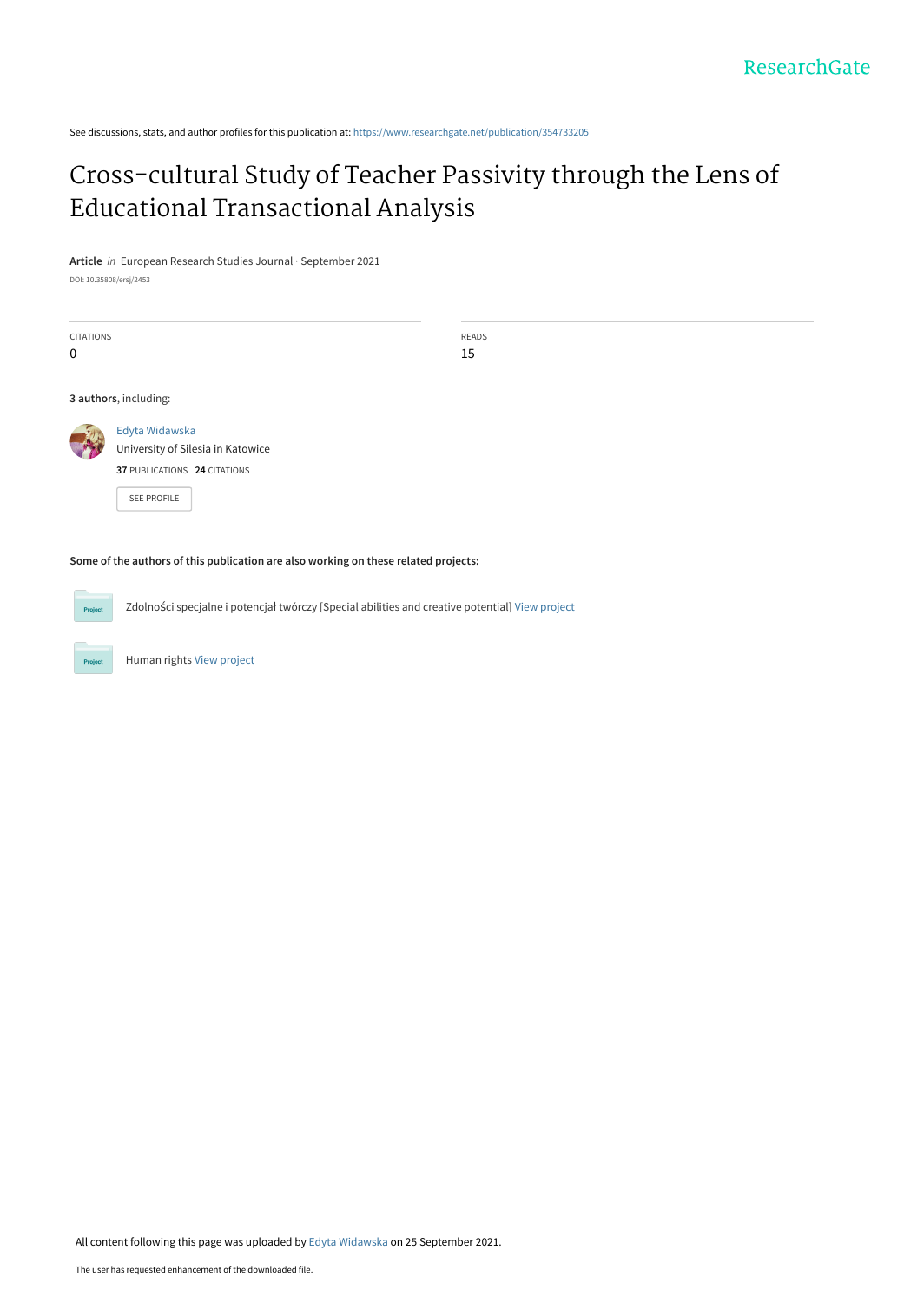# **Cross-cultural Study of Teacher Passivity through the Lens of Educational Transactional Analysis**

*Submitted 19/06/21, 1st revision 11/07/21, 2nd revision 26/08/21, accepted 30/09/21*

Anna Pierzchała<sup>1</sup>, Edyta Widawska<sup>2</sup>, Piotr Jusik<sup>3</sup>

#### *Abstract:*

*Purpose: The purpose of the article is to present the research results based on the concept of passivity in accordance with the assumptions of transactional analysis – one of the psychotherapeutic modalities in the humanistic school of thought. Passivity is defined as behaviors that block constructive and solution-oriented actions.* 

*Design/Methodology/Approach: The main research methods included diagnostic surveys and questionnaire techniques. The study used the "Reality of an Educator" questionnaire by Anna Pierzchała (2013). 441 respondents provided their answers from the four countries mentioned above. The differences were identified using the Kruskal–Wallis test, the equivalent of a one-factor analysis of variance (ANOVA) that is commonly used for independent samples.*

*Findings: The comparative cross-cultural research on teacher passive behaviours indicated significant educational differences between countries. The lowest levels of passivity were reported in Guatemala [1] and the highest in Ukraine. The Hofstede Model of Cultural Dimensions enabled to outline some generic tendencies concerning passive behaviours in the countries studied. Individually reported levels of passivity were bridged with cultural determinants resulting from teachers' social functioning.*

*Practical Implications: The study offers some guidelines for tackling teacher passivity and identifies strategies of enhancing problem-solving skills. The most common passive behaviour across all countries was overadaptation, which underlined the importance of developing teachers' awareness of interpersonal phenomena from the point of view of transactional analysis.* 

*Originality/Value: The research presented has not been carried out before and at this stage has an exploratory character, indicating certain interculturally declared patterns and at the same time determining areas for further investigation. Transactional analysis appears to be a useful theoretical construct in the design of cross-cultural comparative studies.* 

*Keywords: Passivity, transactional analysis, teacher, cross-cultural studies.*

*JEL codes: Y80. Paper Type: Research article.*

 *pp. 72-95*

*<sup>1</sup> Jan Dlugosz University, Czestochowa, Poland, ORCID: 0000-0001-9529-5398, [a.pierzchala@ujd.edu.pl](mailto:a.pierzchala@ujd.edu.pl)*

*<sup>2</sup>University of Silesia, Katowice, Poland, ORCID: 0000-0002-0964-0341, [edyta.widawska@us.edu.pl](mailto:edyta.widawska@us.edu.pl)*

*<sup>3</sup>Flowcoaching consultancy, Centro de Investigacion Cientifica y Cultural, San Pedro La Laguna, Solola, Guatemala, ORCID: 0000-0001-5824-9966[, piotr\\_jusik@hotmail.co.uk](mailto:piotr_jusik@hotmail.co.uk)*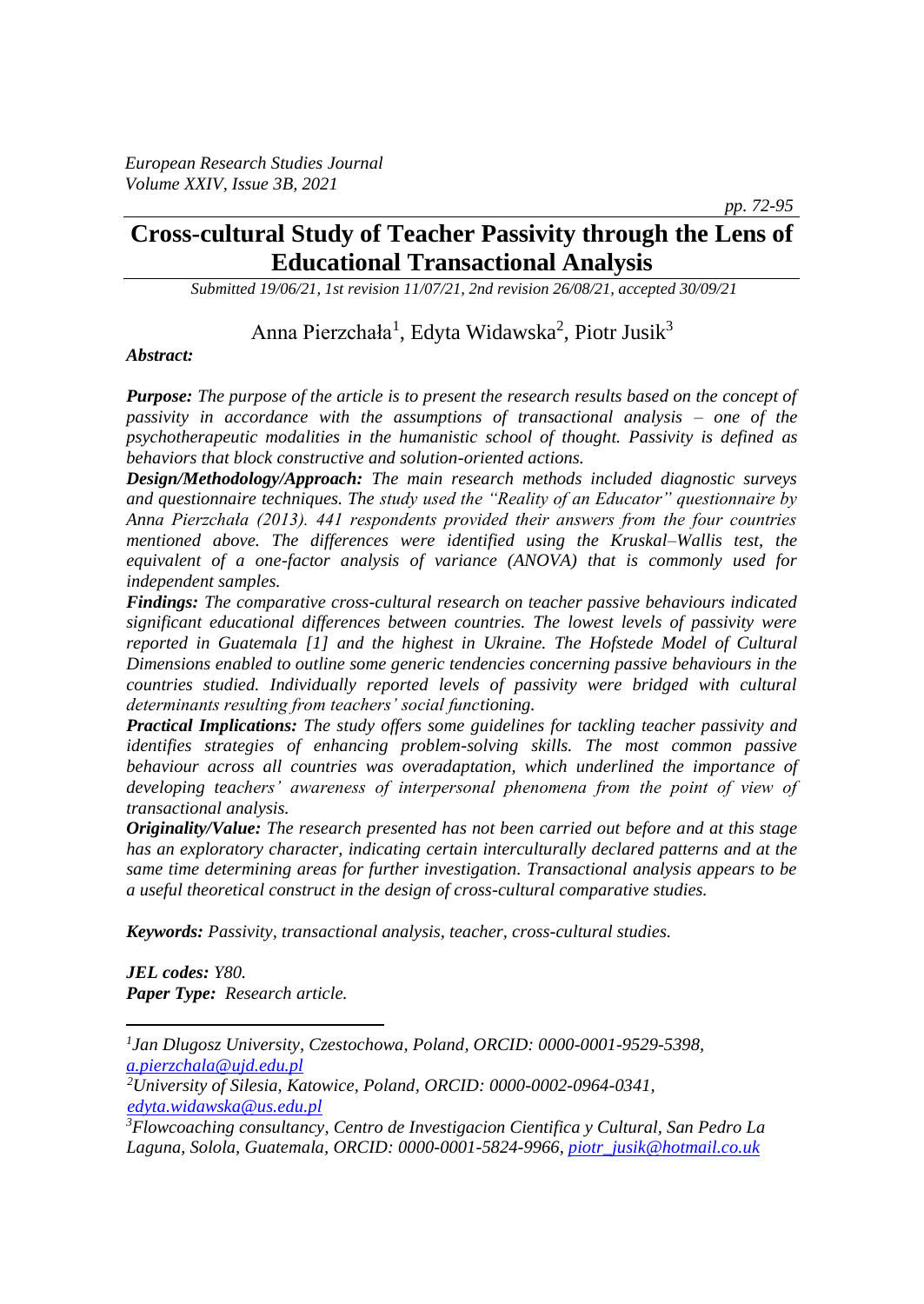#### **1. Introduction**

A significant number of institutions and governments around the world are currently trying to improve teaching and learning, both at the individual and at the systemic level. For years, discussions have taken place internationally regarding the direction, process, and rationale for changing education systems and ensuring that every child has access to a quality education (UNICEF, 2019). Years ago, it was noted that education in its present form does not respond to the challenges of the 21st century, and the current, post-industrial educational process is outdated (Robinson, 2009). It seems that despite numerous discussions in the field of education, much remains to be done. Taking an interdisciplinary perspective based on the concepts that have been developed beyond the strict domain of education provides valuable opportunities for innovative diagnosis and in-depth analysis. Hence, in this study, it was decided to use elements of educational transactional analysis to offer a fresh perspective.

Introducing reforms through legislation is only a starting point, and teachers are the final agents of change that implement new strategies. Having an in-depth understanding of educators' circumstances, especially the factors that impede or hinder the transformation of teaching and learning, is useful when considering changes, both at the individual and at the structural level.

In this study, the authors used the concept of passivity derived from transactional analysis to explain the factors that may be slowing down the strategic implementation of change, considered within the context of social functioning. Unfortunately a lot of research in the field of psychology traditionally ignored the impact of culture, even though "*there are noteworthy conceptual differences regarding the ways in which culture and behavior interrelate*." (Segall, Lonner, and Berry, 1998). Recently, we are witnessing greater developments in social sciences that challenge the Western – centric approach to the study of human behaviour and the extrapolation of the data from WEIRD societies (Western Educated Industrialised Rich Democratic) that may lead to skewed and reductionist conclusions in psychological research (Heinrich, 2020). With this in mind, the authors took account of the need to validate interculturally the concept of passivity by comparing and contrasting teacher passivity in various cultural contexts (i.e., Guatemala, United Kingdom, Poland, and Ukraine).

# **2. Theoretical Incentive for the Research**

There are a number of approaches to explain teacher functioning in the education process, one of which is transactional analysis (TA); this particular theory was originally developed in the 1950s by Eric Berne. TA is a theory of personality, a system of psychotherapy and psychological counselling, a method for improving organizations, and a description of human development that also applies to the field of education (Stewart and Joines, 2009). The creator of TA was a Canadian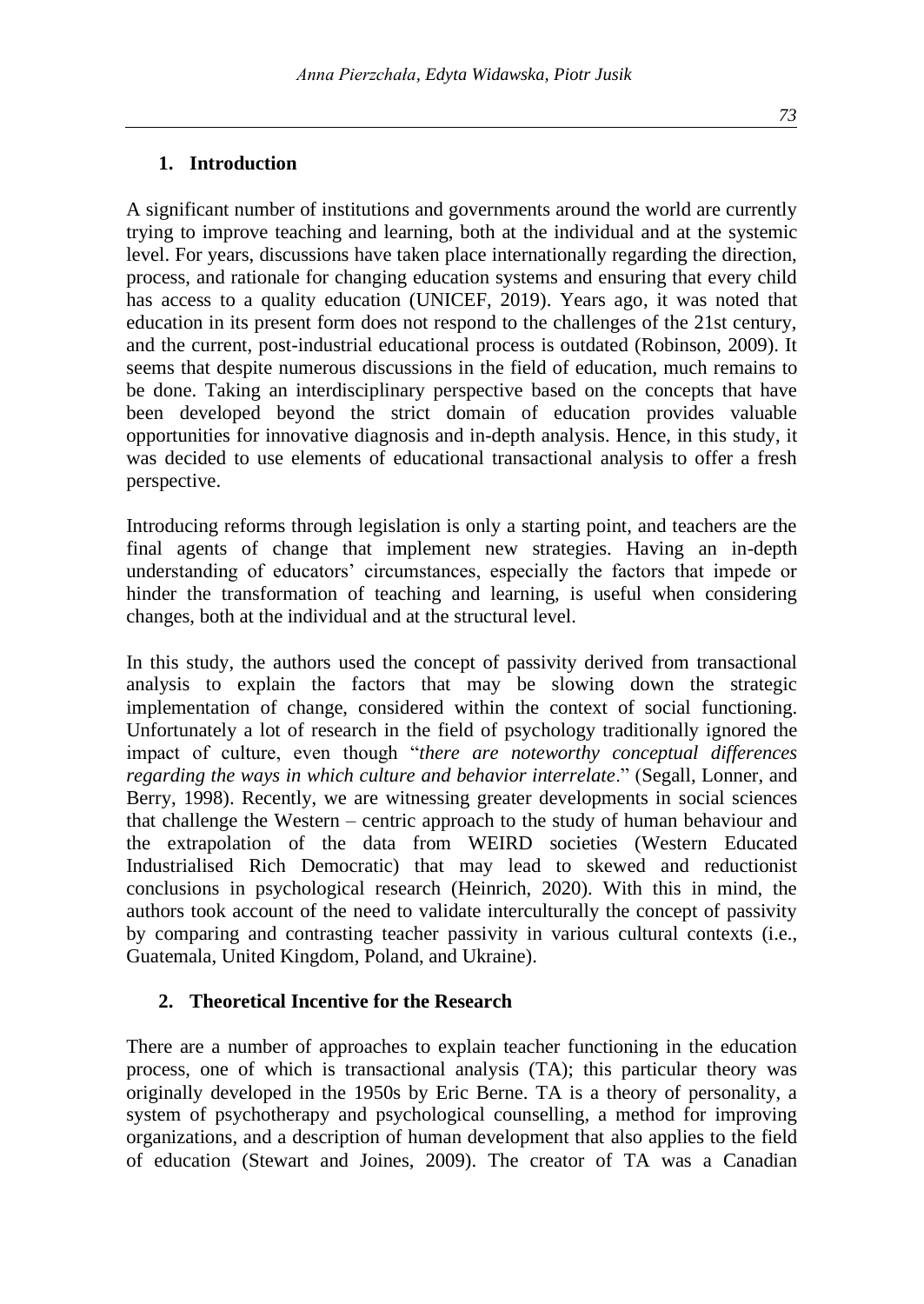psychiatrist and psychoanalyst who believed that psychological concepts should be more accessible in order to effectively support individuals in times of challenge. TA is a very practical and pragmatic approach that is based on psychodynamic, behavioral, and systemic thinking (Berne, 1963) without the unnecessary use of the hermetic language of psychoanalysis. Thus, it paves the way for precise qualitative and quantitative descriptions of specific classroom teacher behaviors. Moreover, TA enables to formulate hypotheses regarding teachers' internal motivational mechanisms. This combination of intrapsychic processes with interpersonal processes bridges the gap between teacher phenomenology and their externally observable behavior. Due to this, TA is becoming increasingly more popular in education (Barrow *et al.,* 2001; Jagieła, 2004; Łęski, 1997; Pierzchała, 2010; 2013; Widawska 2016a; 2016b).

Considering the main research problem indicated in the introduction concerning the role of teacher behavior in the planning and implementation of changes in educational systems around the world, this study constitutes an attempt to describe a significant aspect of individual social functioning, namely passivity. Diagnosing the major passive strategies amongst teachers can be a starting point for designing policies that effectively reduce the risk of failure during educational reforms. A comprehensive picture of educational passivity is also helpful for describing and understanding interpersonal classroom phenomena that undermine the effectiveness of an educational endeavor. The very notion of passivity in TA is related to the concepts of frame of reference and discounting, which will be explained below.

# **3. Frame of Reference**

People perceive reality through a specific filter of their subjectivity, called a frame of reference. "An individual's frame of reference is the structure of associated (conditioned) responses (neural pathways) [...] in response to specific stimuli. It provides the individual with an overall perceptual, conceptual, affective, and action set which is used to define the self, other people, and the world both structurally and dynamically" (Schiff and Schiff, 1975). In order to maintain a coherent sense of self, people employ defense mechanisms that enable them to maintain their individual frame of reference. It is a process of organizing and structuring perceptual stimuli that happens through redefining (Mellor and Schiff, 1975a) and discounting (Mellor and Schiff, 1975b). Individuals selectively pay attention to specific elements of a given situation, so that some aspects are minimized while others exaggerated, which produces a final picture that is consistent with the expectations established during childhood.

Schiff and Schiff (1975) implied that individuals have different frames of reference depending on their early experiences and parental influence. Parental and cultural impacts are crucial, because they define the way a growing child perceives reality. Interpersonal communication is possible to the extent that two people agree on aspects of their frames of reference in order to define reality together.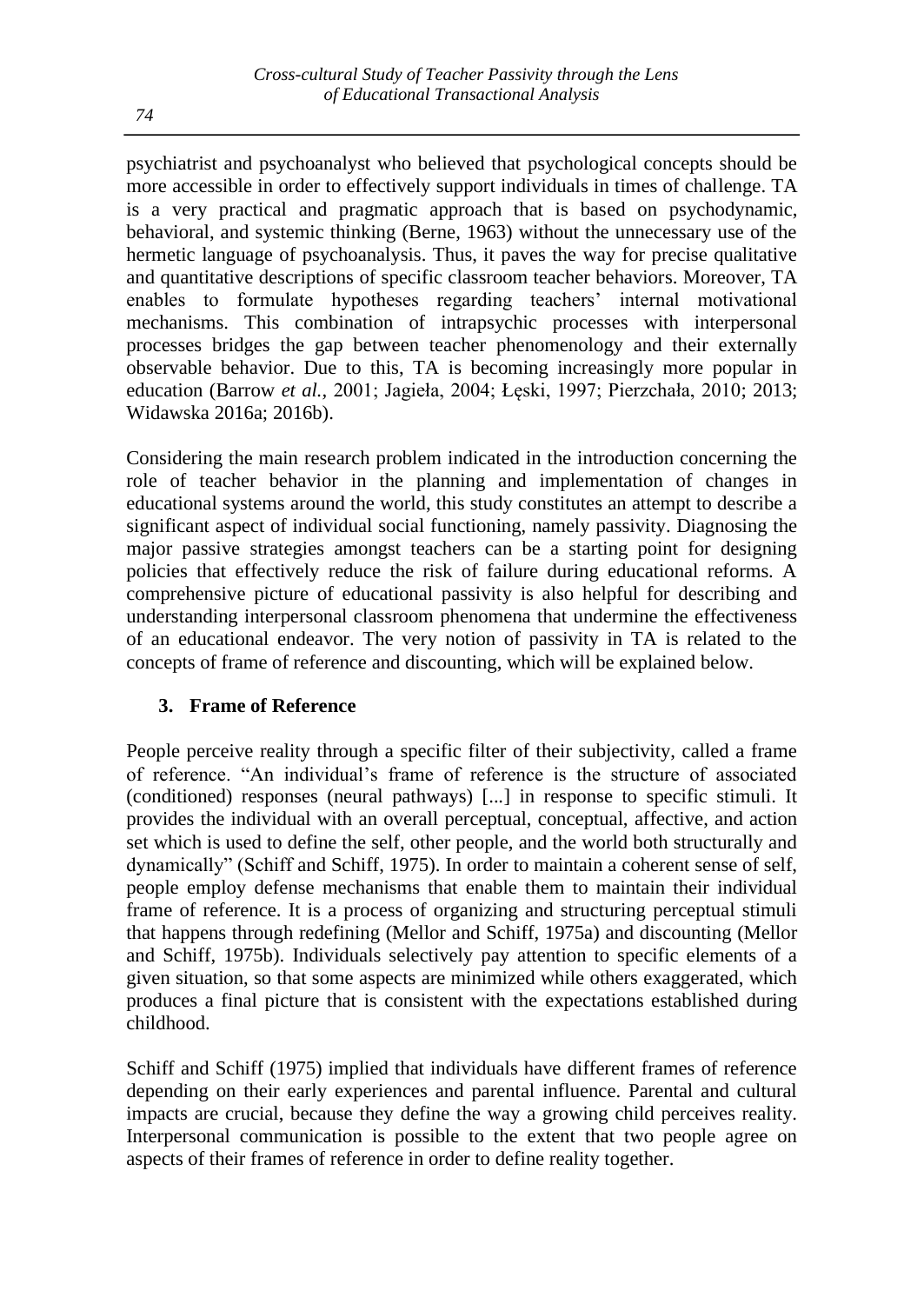In the context of education, it can be assumed that both teachers and students have their own individual frames of reference, which directly affects their perception of the teaching–learning process. Therefore, teachers representing different countries will also differ in their perception of reality, due to the various influences of their cultural conditioning.

In addition, some have frames of reference that are adequate to the here and now and take full account of their skills and capacities. However, some people operate from outdated, past, and inadequate frames of reference that limit their range of problemsolving skills. This phenomenon is a problem in the classroom because both teachers and students might ignore some aspects of themselves, others, or situations, and thus exhibit self-limiting behaviors. For example, in some collectivistic cultures, students speak only when the teacher addresses them personally (Hofstede, 1986). This is considered ineffective because it limits the amount of potential interaction between teacher and student. Therefore, an individual's frame of reference is crucial in determining one's performance, which, in the context of education, would equate to the quality of the teaching and learning processes.

#### **4. Discounting**

In order to maintain a stable frame of reference, individuals discount aspects of themselves, others, or a situation. "The person who discounts believes or acts as though some aspect of the self, other people, or reality is less significant than it actually is. Impact is reduced, usually purposefully, to maintain a frame of reference" (Mellor and Schiff, 1975a). Each of us perceives the world through their subjective cognitive structures in order to maintain a sense of coherence. The intrapsychic process that accompanies discounting consists of unconsciously recreating relational patterns established in the past. Discounting results from ignoring or omitting information relevant to a solution of a problem in a given situation (Stewart and Joines, 2009), because recognizing this information as significant contradicts the perception of reality that has been established early in the parent–child relationship. Both teachers and students may discount aspects of themselves, others, or situations in the teaching–learning process, which reduces their ability to solve problems and the effectiveness of educational activities.

Assuming that one of the goals of teaching and learning is to expand individual frames of reference to perceive reality more broadly (i.e., outside of the current frame of reference), the role of the teacher is pivotal in expanding students' perceptions. The educator is the one who initiates the process of developing autonomy. Updating pupils' frames of reference and reducing discounting can be considered as one of the most crucial tasks in the teacher–student relationship, as this behavior models thinking and creates expectations in the classroom. In this regard, it is important for educators to function adequately to the here and now and to become aware of their perceptual patterns that could potentially lead to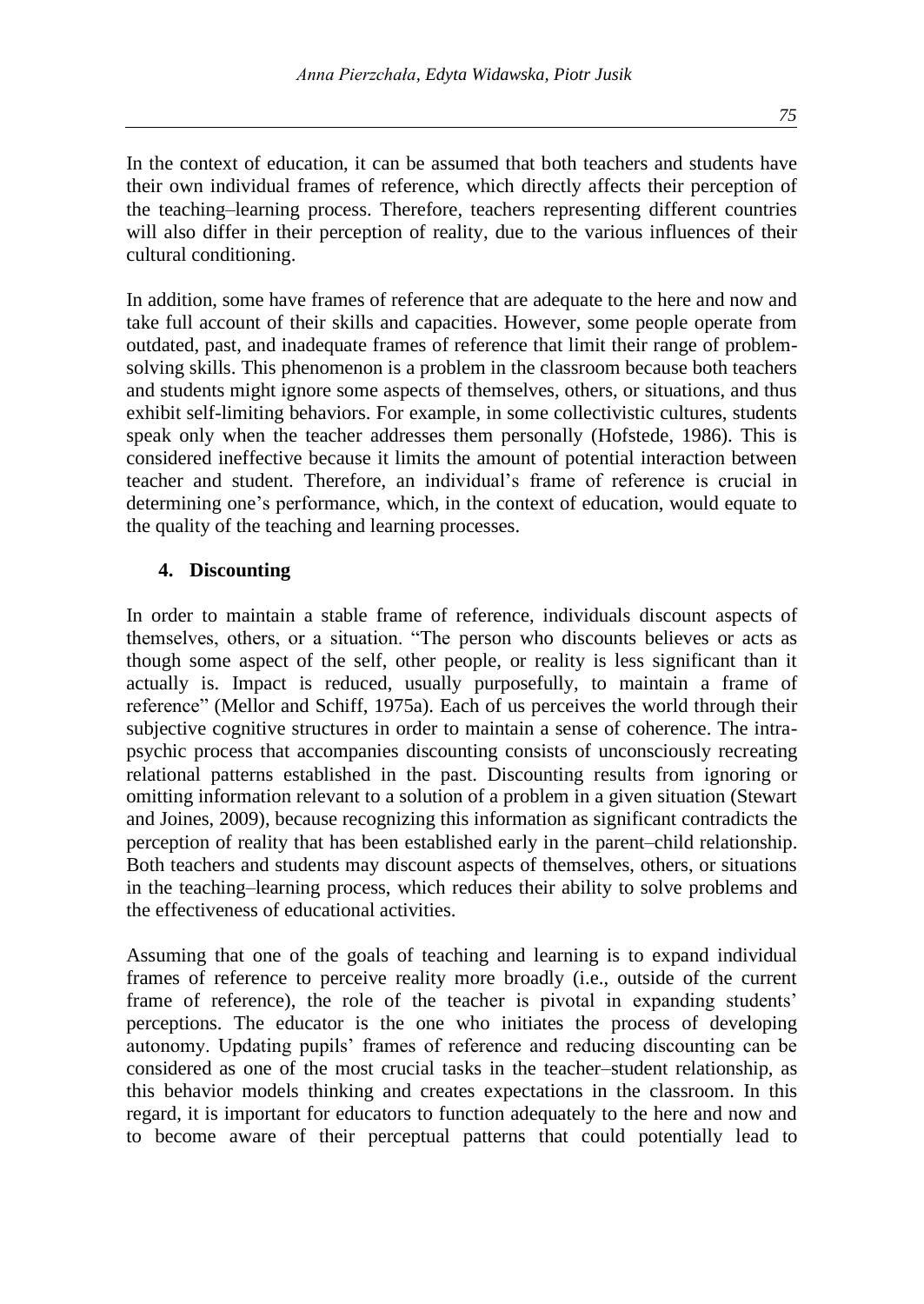overlooking important aspects of themselves, students, or any given classroom situation. This would be an ideal scenario to support learners' autonomy.

# **5. Passive Behaviors**

Discounting is an internal process that manifests itself externally through passive behaviors (Schiff and Schiff, 1971). Stewart and Joines (2009) emphasized that passivity takes place when an individual ceases to perform certain activities or performs them ineffectively. In the context of education, "passivity will occur when the student ceases to be active or ceases to provide information about himself" (Jagieła, 2004). Passivity in the context of TA means any behavior aimed at avoiding the solution of a problem situation and associated with the restoration of limiting relational patterns from the past.

When a teacher or student stops providing information about themselves, they avoid responsibility for certain elements of the educational situation that are relevant to the teaching and learning process. Passive behaviors are separated into several categories (Schiff, 1975; Pierzchała, 2013):

- *Doing nothing:* a lack or avoidance of behaviors that are relevant to the solution of a current problem (e.g., when the class is not listening, the teacher ignores the students' behavior and does not require them to focus on the task).
- *Overadaptation:* behaviors based on excessive adaptation of individuals to the real or imaginary expectations of others bypassing their own goals (e.g., the teacher uses teaching methods required by the institution regardless of their professional judgement and without a fair assessment of students' needs).
- *Agitation:* a category of passive behaviors that are aimless and repetitive and only serve to discharge the tension arising when trying to solve a problem (e.g., the teacher starts walking nervously when the class is not listening, instead of trying to silence the class by talking or changing the activity).
- *Incapacitation (1) or violence (2): (1) can take the form of a psychosomatic* illnesses, drug addiction, or severe psychological distress, and the vector of tension is directed inwards and involves self-defeating behaviors and extreme avoidance of responsibility for solving the problem (e.g., a stressed teacher starts to reach for alcohol instead of seeking counseling or supervisory support); while (2) involves aggressive behaviors that force the environment to solve a problem that a person wants to avoid, and the vector of tension is directed outwards to escape responsibility of thinking about the situation (e.g., the teacher starts screaming at students instead of thinking about the educational difficulties of a given group and analyzing behavioral input in this situation).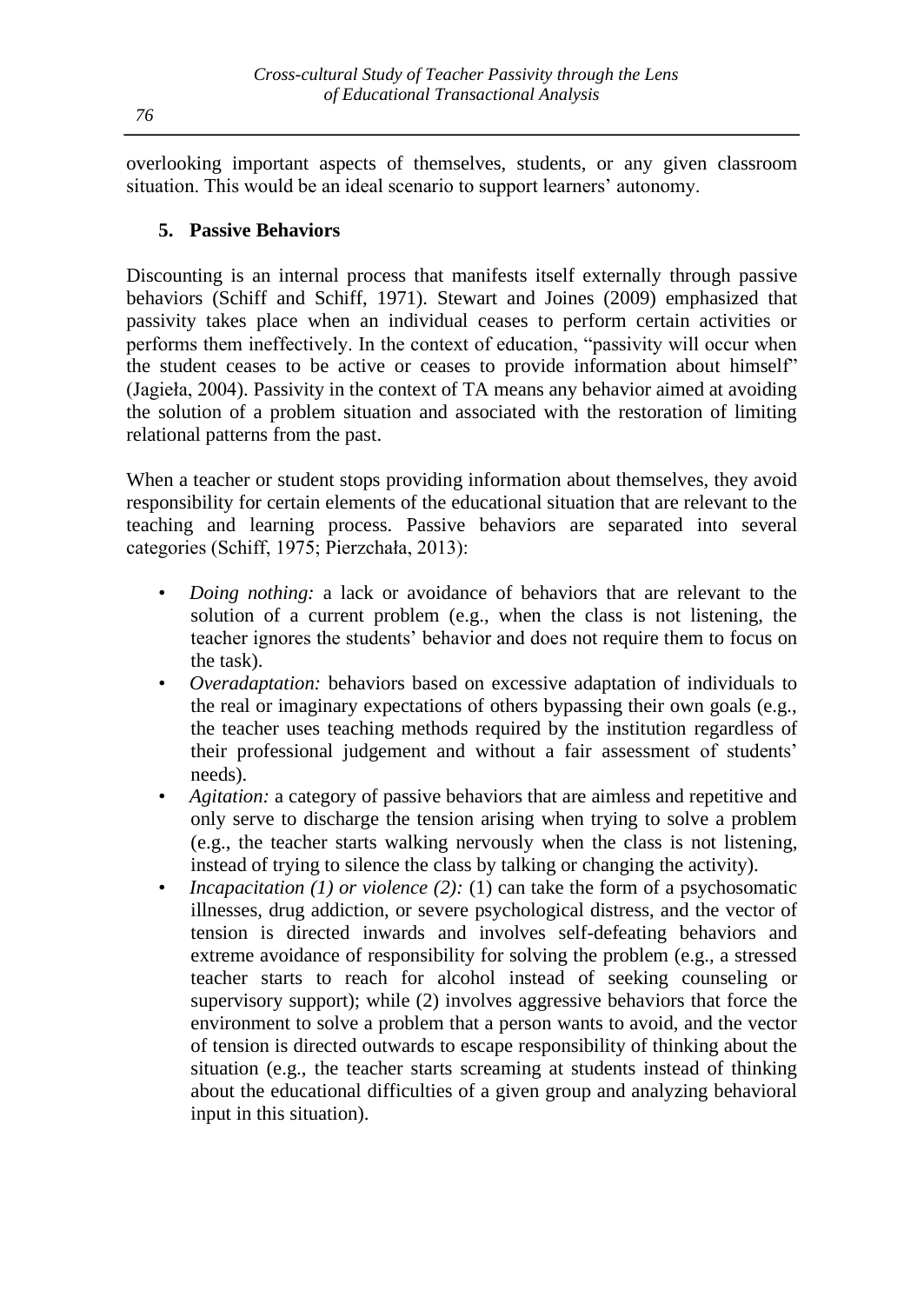The behaviors described above are called passive because they enable a person to avoid responsibility and prevent active problem-solving. Students or teachers who exhibit passive behaviors will cause discomfort to those around them and force others to think and problem-solve for them, which is their subconscious goal. This is accompanied by the unconscious recreation of past symbiotic relationships (Schiff  $\&$ Schiff, 1971), whereby people intend to force the environment to look after them or to avoid having their needs met. For example, a student who does not respond at all (doing anything) can finally "force" the teacher (overadaptation) to ask a question to another student. At this point, the student ignores their thinking capacity (e.g., not asking for help), while the teacher adapts to the scenario proposed by the student.

Such relationship patterns are mutually co-created and interdependent, because both individuals need to display complementary reactions for a symbiotic relationship to be established. It should be noted that passive behaviors are a result of discounting, so the person is not aware of ignoring important aspects of themselves, others, or a situation that would otherwise contribute to the solution of a particular problem. However, growth and learning require conscious effort, which means clearly identifying, patterns of discounting, and taking actions based on an updated frame of reference that adequately and accurately represents the individual's current resources, skills, and knowledge. This statement applies to teachers and students, though the emphasis is placed on the teacher's capacity to facilitate students' development. For this reason, identification of patterns of passive behaviors in education is necessary to create conditions for autonomous behavior.

The first step leading toward improved contact between teacher and student in the classroom is the awareness that results from the identification of passive behaviors. Passivity is a phenomenon that occurs when two people adopt complementary attitudes leading to an unconscious recreation of dysfunctional relational patterns from the past. For example, a teacher who yells in a lesson (violence) will be strict and demanding to enforce complete compliance from the students. Therefore, students adapt (overadaptation), instead of taking responsibility for their learning process. Awareness of these relational dynamics, especially on the part of the teacher, enables them to break the interlocking behavior patterns and paves the way for building individual autonomy. The teacher can name their needs instead of suppressing them by aggression and can therefore take actions that will be effective in the situation (e.g., support of a school counselor). Students can start thinking independently and change their behaviors that "provoke" the teacher to yell. In this way, a dysfunctional relational pattern can be modified and replaced with a new one that is more relevant to the current teaching and learning situation.

# **6. Scope of the Research – Defining the Research Questions**

As mentioned before, individuals belonging to various cultures hold different frames of reference resulting from their varied experiences in the parent–child relationship. Thus, their perception of the classroom situation will be a function of the cultural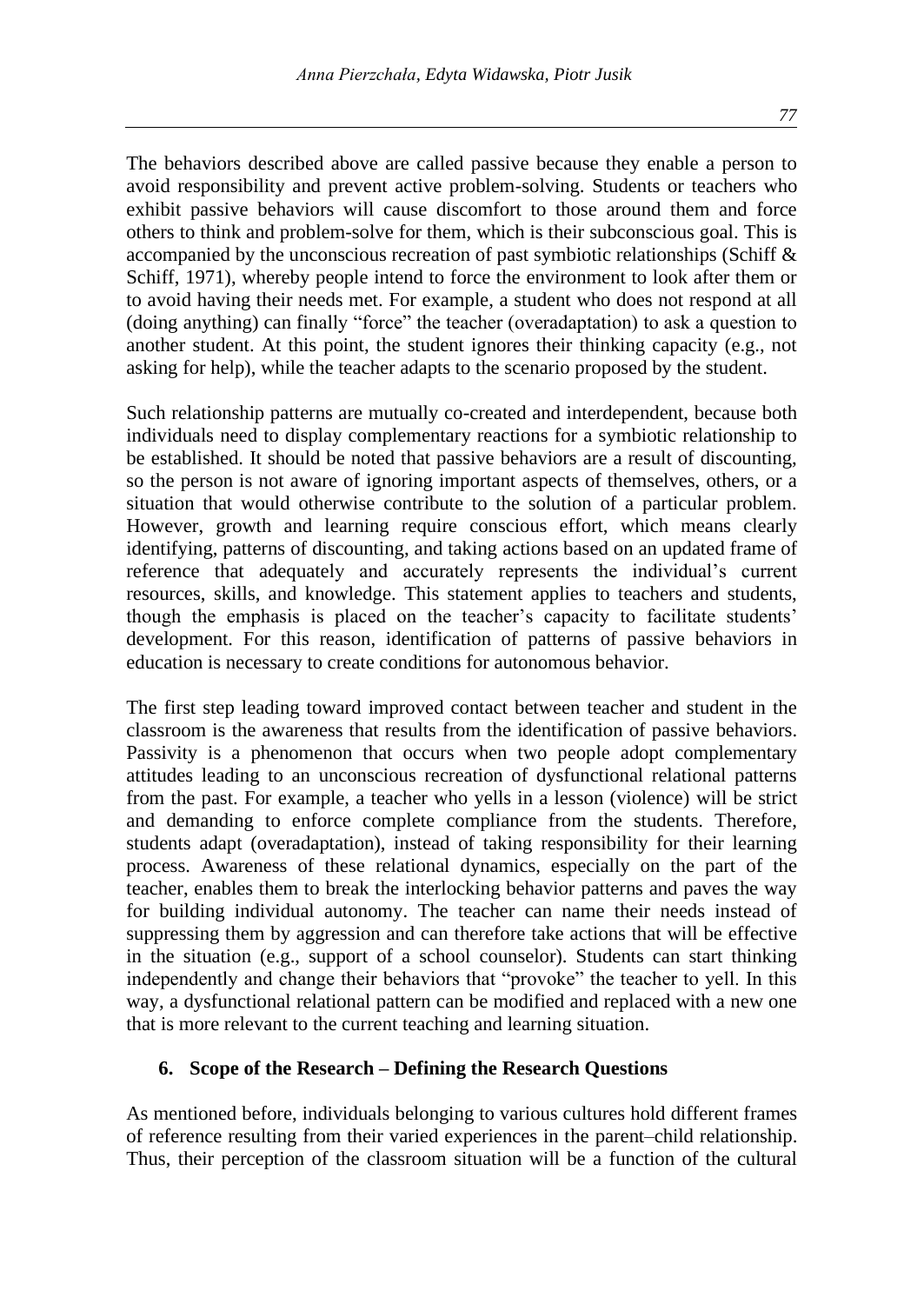programming to which they were exposed. Hofstede (2011) proposed the following definition of culture: "Culture is collective mind programming that distinguishes members of one group or category of people from others" (2011). Given the definition of Hofstede (2011) and Schiffs (1975), it can be surmised that members of one culture, including teachers, will share common elements (i.e., similar perceptions and interpretations of reality) in their frames of reference. Schiffs (1975) suggested that individuals differ in terms of meaning-making based on their frames of reference. Therefore, there are not only individual, but also collective differences that result from cultural programming.

When examining patterns of passivity, it can be assumed that culture-specific passive behaviors result from collective and shared elements of the frame of reference represented by a particular culture. These shared elements can be compared to shared cognitive structures (Romney and Moore, 1998), which implies that they exist within specific semantic domains as related to the "pictures" of passive behaviours that exist in the teachers' minds from various cultures. Given this assumption, these can measured with a greater degree of accuracy and, broadly speaking, enable to connect internal cognitive representations with external behaviour.

Thus, the authors undertook a cross-cultural study of passive teacher behaviors in order to examine the factors contributing to the observed differences. The authors assumed that making meaningful cultural comparisons is possible within a broad and universal framework that also takes account of the culturally determined differences based on the specific culture (Ember and Ember, 2009). The framework used for this comparison is the concept of passivity derived from transactional analysis. Thus, the authors decided to identify the culturally specific patterns displayed by educators from various regions in the world.

Promoting autonomous and proactive attitudes is considered to be an antidote to passive behaviors that undermine the teaching and learning processes in many classrooms around the world and prevent or slow down the effective implementation of changes. There are specific questions that arise when considering passivity crossculturally:

- To what extent are passive teacher behaviors culturally universal?
- How significant are the culturally determined differences in the passive teacher behaviors in the countries studied?

# **7. Procedure of Designing the Research Tool**

The study used the "Reality of an Educator" questionnaire by Anna Pierzchała (2013). The tool was created in Poland and has already been used in a number of studies conducted by the Educational Transactional Analysis Research Team operating at the University of Humanities and Sciences of Jan Długosz in Częstochowa (Poland). The main purpose of this tool is to determine if and to what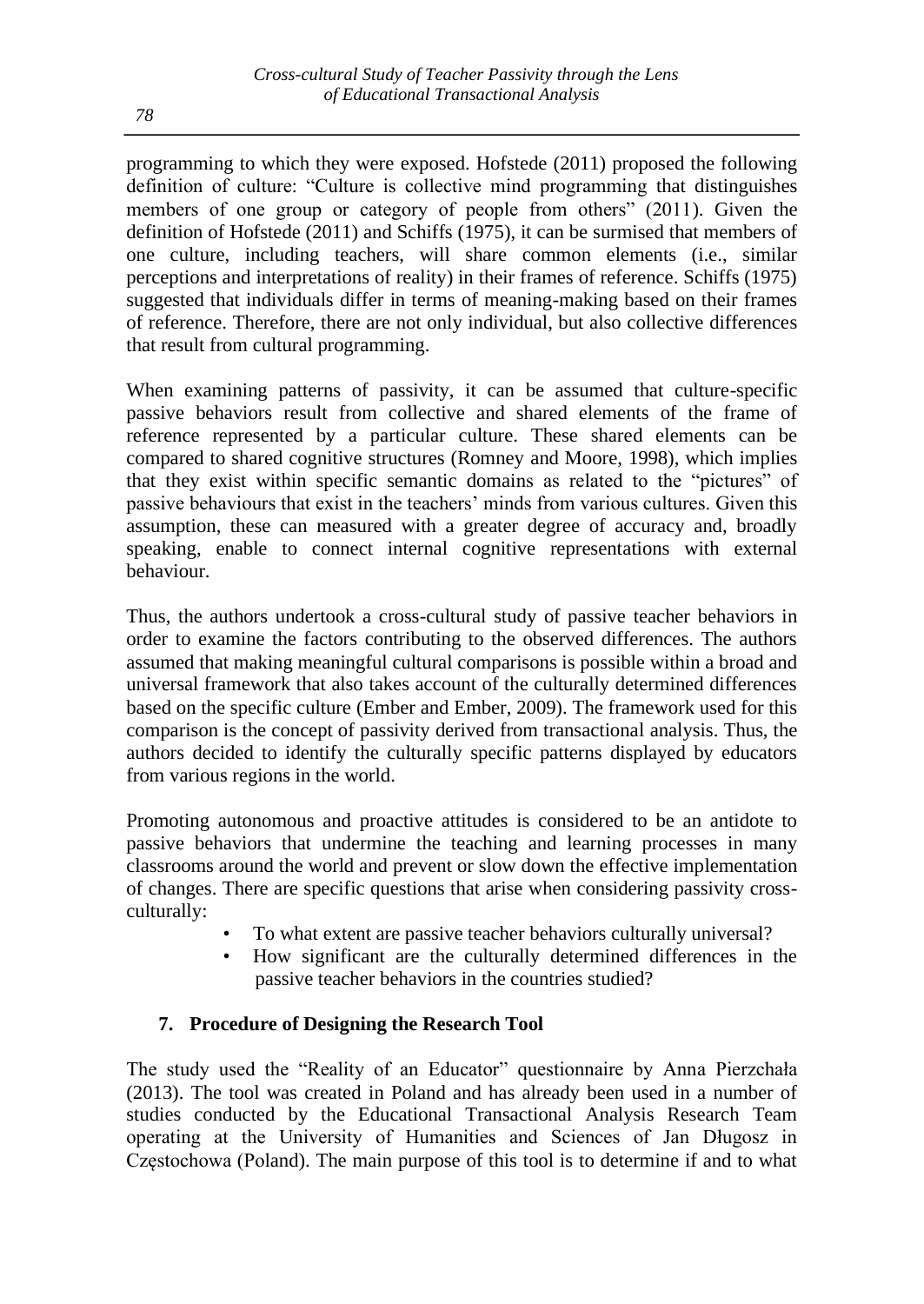extent passive behaviors are displayed by people involved in the educational process.

Individual questions in the questionnaire contain behaviors and attitudes that are characteristics of doing nothing, overadaptation, agitation, violence, and incapacitation. The questionnaire deliberately distinguished incapacitation and violence, which are traditionally considered together in TA due to their identical mechanism of formation. The separation of incapacitation and violence enables researchers to accurately determine the direction of the energy vector related to the discharge of tension when facing a problem situation. In the case of violence, the energy is expelled outward (e.g., through an act of aggression or vandalism), whereas in the case of incapacitation, the energy is directed inwards and usually causes psychosomatic symptoms. The questionnaire consists of thirty items: five for each passive strategy and an additional five for the lack of passivity that was omitted in the following analysis.

The tool successfully passed the verification procedure. Its validity was determined thanks to pilot studies and the support of experts familiar with the subject of passivity as it relates to TA. The reliability of the questionnaire was also determined (i.e., the Cronbach's *α* coefficient was calculated for the whole questionnaire, as well as separately for each strategy), along with its discriminatory power. In TA, passivity manifests itself through several behaviors, and the mechanisms of their formation are the same. These assumptions enabled researchers to sum up the results obtained by respondents in individual subscales in order to determine the overall level of passivity, hence the Cronbach's *α* determination for the entire set. The reliability factor value for the questionnaire is  $\alpha = 0.87$ .

The following values of the reliability coefficient were obtained for individual passive strategies: doing nothing,  $\alpha = 0.71$ ; overadaptation,  $\alpha = 0.69$ ; agitation,  $\alpha =$ 0.61; violence,  $\alpha = 0.79$ ; and incapacitation,  $\alpha = 0.81$ . Three language versions were prepared on the basis of the Polish tool: English, Ukrainian, and Spanish. The English, Spanish, and Ukrainian versions were prepared using a back-translation procedure by native speakers that was subjected to piloting, and the translations were refined to reduce discrepancies. The final versions were used in the actual research.

The research was conducted in direct contact with educators who had the opportunity to complete the questionnaire. The research was carried out by the authors of this article. The study took place in the following countries: Poland, Ukraine, Guatemala, and the United Kingdom. The survey took approximately 20 minutes to complete.

# **8. Research Subjects**

The research concerning passivity through the lens of TA was conducted among educators working in four culturally different countries: Guatemala, Poland,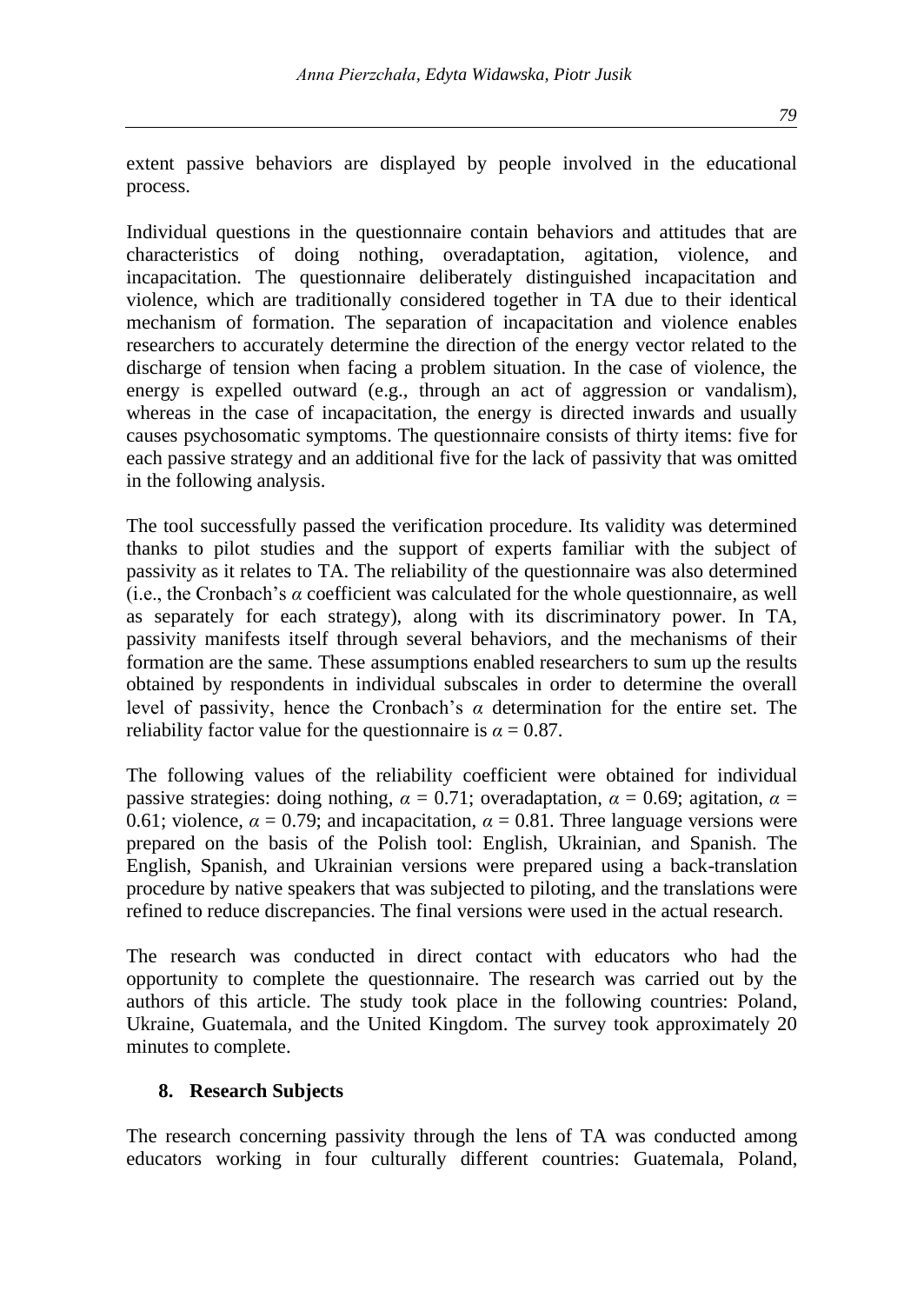Ukraine, and the UK. A total of 441 respondents took part in the research. Women constituted 73.7% of the total sample  $(n = 325)$ , while 21.5% were men  $(n = 95)$ ; 4.8% of the respondents did not specify their sex  $(n = 21)$ . The average age in the sample was 40.5 years; the standard deviation was 9.27. The smallest group of respondents were those with the least seniority, fewer than 5 years  $(n = 41)$ , of which the most numerous were represented in Guatemala and the UK. Every fourth person  $(n = 102)$  had between 5–10 years of teaching experience, every third respondent between  $11-20$  years ( $n = 143$ ) and over 20 years ( $n = 137$ ), while the group of most experienced teachers was represented by Polish and Ukrainian professionals. Table 1 presents the characteristics of the respondents broken down by the country in which the survey took place.

|                   | Country       |               |               |               |               |               |               |                |
|-------------------|---------------|---------------|---------------|---------------|---------------|---------------|---------------|----------------|
|                   | Guatemala     |               | Poland        |               | Ukraine       |               | Great         | <b>Britain</b> |
|                   | $(n = 100)$   |               | $(n = 118)$   |               | $(n=119)$     |               | $(n = 104)$   |                |
|                   | <b>Number</b> |               | <b>Number</b> |               | <b>Number</b> |               | <b>Number</b> |                |
|                   | of            | $\frac{0}{0}$ | оf            | $\frac{0}{0}$ | of            | $\frac{0}{0}$ | of            | $\frac{6}{9}$  |
|                   | people        |               | people        |               | people        |               | people        |                |
| <b>Sex</b>        |               |               |               |               |               |               |               |                |
| Female            | 38            | 38            | 102           | 86            | 109           | 91.5          | 76            | 73             |
| Male              | 47            | 47            | 15            | 13            | 7             | 6             | 26            | 25             |
| No data           | 15            | 15            | 1             | 1             | 3             | 2.5           | 2             | $\overline{2}$ |
| Age (M<br>$\pm$   | 39.3          | 9.60          | 43.5          | 8.06          | 42            | 9.82          | 37.2          | 9.61           |
| SD)               |               |               |               |               |               |               |               |                |
| Work              |               |               |               |               |               |               |               |                |
| <b>Experience</b> |               |               |               |               |               |               |               |                |
| $<$ 5 years       | 10            | 10.0          | 7             | 5.9           | 5             | 4.2           | 19            | 18.3           |
| $5-10$ years      | 26            | 26,0          | 14            | 11.9          | 24            | 20.2          | 38            | 36.5           |
| $10-20$ years     | 33            | 33,0          | 42            | 35.6          | 35            | 29.4          | 33            | 31.7           |
| $>$ 20 years      | 20            | 20,0          | 53            | 44.9          | 53            | 44.5          | 11            | 10.6           |
| No data           | 11            | 11,0          | 2             | 1.7           | 2             | 1.7           | 3             | 2.9            |

*Table 1. Sociodemographic Characteristics of the Sample*

*Note*: Sample  $n = 441$ ;  $n =$  number of people;  $M =$  mean value; *SD* = standard deviation. *Source***:** Own study.

The number of individual samples was selected in terms of the place of study, and the authors wanted to maintain their parity. The only differences arose from the need to remove some questionnaires due to missing data or because the respondents quit the research (i.e., the questionnaire was only partially completed). The demographic characteristics of the research sample, such as age and gender, were therefore random and were not controlled in any way. When analyzing the summary presented in Table 1, some noticeable characteristics differentiate the populations.

The proportion of men to women participating in the research in individual countries seems to be particularly important. Guatemala has by far the greatest percentage of men—47%  $(n = 47)$ —while the lowest—6%  $(n = 7)$ —was observed in the Ukrainian sample.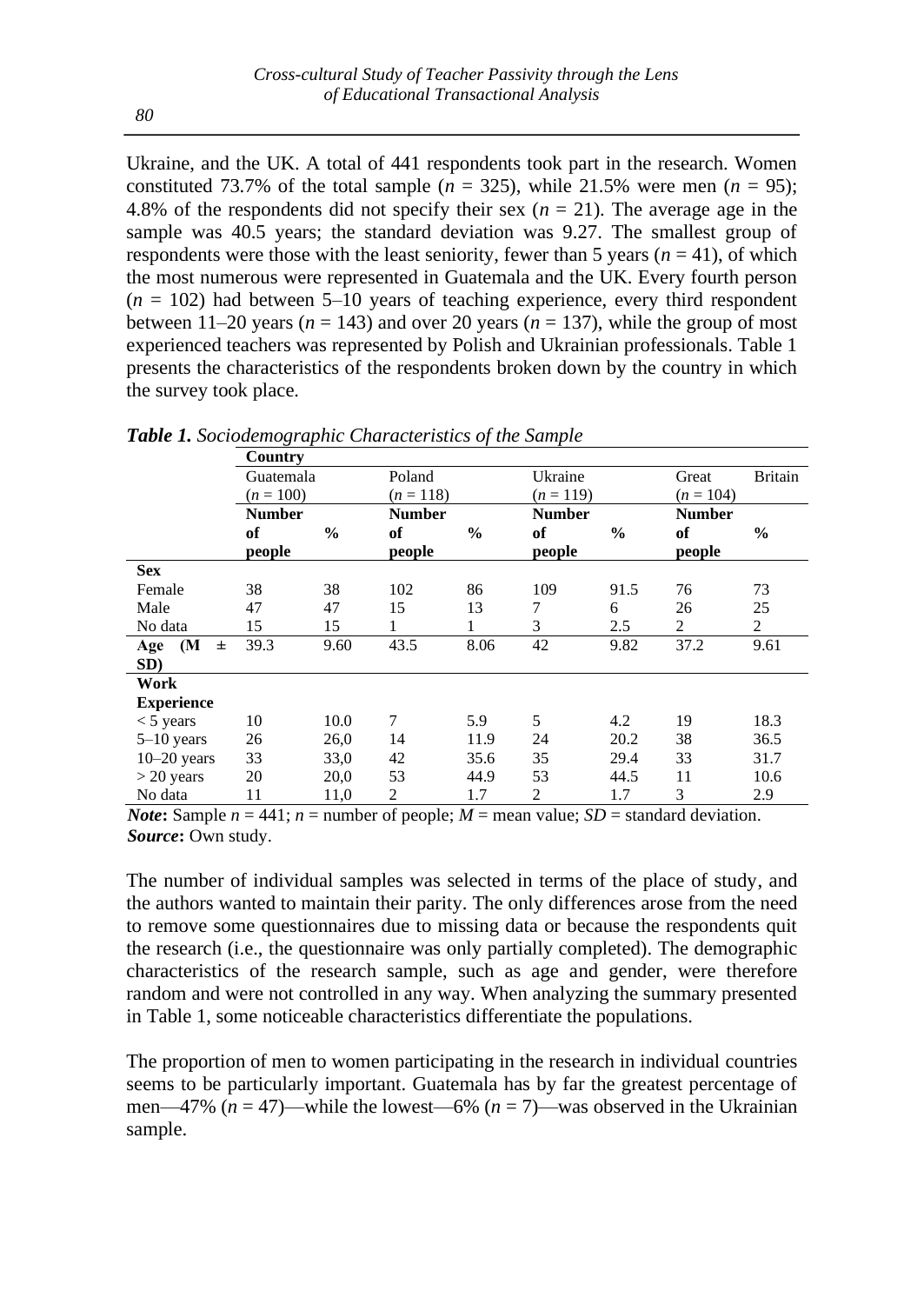# **9. Results**

The research data obtained in four different locations around the world was used to compare the extent to which the respondents resorted to passivity, as defined in TA terms. The differences were identified using the Kruskal–Wallis test, the equivalent of a one-factor analysis of variance (ANOVA) that is commonly used for independent samples. The selection of a nonparametric test was dictated by the nature of the scale used in the questionnaire (the Likert scale), which adopts an ordinal character. At the same time, the data were analyzed using the Shapiro–Wilk test, which indicated that the assumption of normal distribution of variables must be rejected. The variables do not have a normal distribution, which disqualifies them from the use of parametric tests. The analysis of results should begin with a comparison of the summative occurrence of passive behaviors in the four populations studied without dividing it into individual strategies. Statistical analysis indicates significant differences between respondents representing the countryspecific groups. The figures are presented in Table 2.

| <b>Research</b> | Average | H     | r     |        |
|-----------------|---------|-------|-------|--------|
| Location        | Rank    |       |       |        |
| UK              | 231.93  | 66.74 | 55.01 | 0.0000 |
| PL              | 240.18  |       |       |        |
| UA              | 266.63  |       |       |        |
| GT              | 132.69  |       |       |        |

*Table 2. Passivity in the studied populations (without strategies division)*

*Note: Sample n = 441; H = Kruskal–Wallis test; x <sup>2</sup>= chi-squared; d = average deviation; p = p-value, assuming the significance of the results at the level of p < 0.05. Source: Own study.* 

The level of significance of the test, which in each case was below 0.05, and the values of the factor *H* lead to the rejection of the null hypothesis. The Kruskal– Wallis test assumes no significant intergroup differences. This result implies the existence of significant differences between the studied populations. Subsequently, the data was analyzed by post-hoc tests to reveal specific differences in the occurrence of passivity in the given teacher populations.

| Variable:<br><b>Passivity</b> | <b>Indicato</b><br>rs: | Independent variables (grouping): Study location<br>Kruskal–Wallis test: $H(3; N = 441) = 66.74; p = 0.0000$ |                  |                  |                  |  |  |  |
|-------------------------------|------------------------|--------------------------------------------------------------------------------------------------------------|------------------|------------------|------------------|--|--|--|
| (summative                    |                        | UK                                                                                                           | PL               | UA               | <b>GT</b>        |  |  |  |
| UK                            |                        |                                                                                                              | 0.48<br>1.000000 | 2.03<br>0.255129 | 5.56<br>0.000000 |  |  |  |
| PL                            |                        | 0.48<br>1.000000                                                                                             |                  | 1.60<br>0.660816 | 6.20<br>0.000000 |  |  |  |
| UA                            | Z.                     | 2.03<br>0.255129                                                                                             | 1.60<br>0.660816 |                  | 7.75<br>0.000000 |  |  |  |

*Table 3. Post-hoc tests for passivity*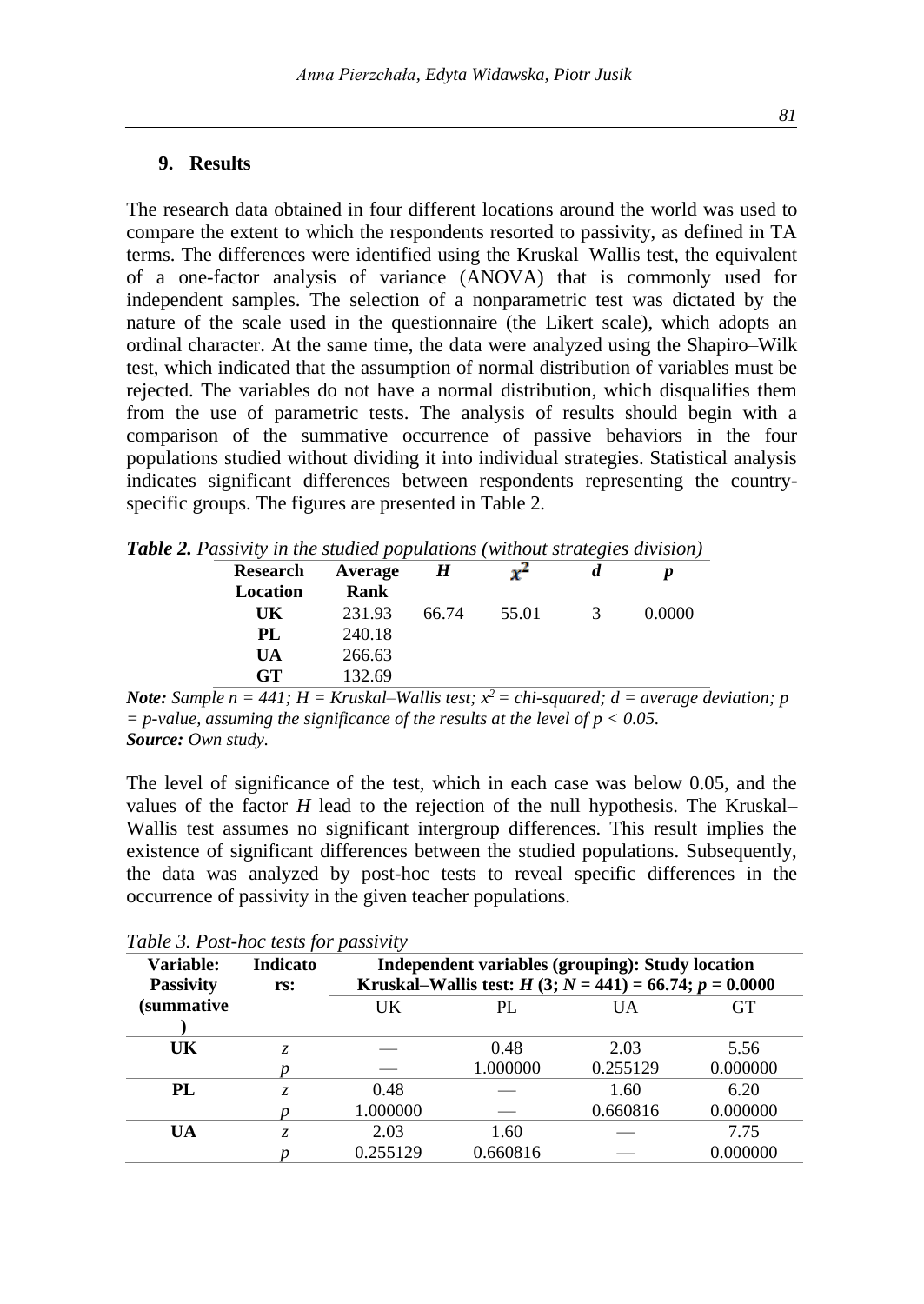|              | $\alpha$ m<br>UΙ | -              | 5.50            | $\bigcap$<br>∪.∠∪      | $- -$<br>ໍ່ | $\hspace{0.1mm}-\hspace{0.1mm}$ |
|--------------|------------------|----------------|-----------------|------------------------|-------------|---------------------------------|
|              |                  |                | .000000         |                        | 000000      |                                 |
| $\mathbf{v}$ | $\sim$           | $\overline{1}$ | $\cdot$ $\cdot$ | $\cdots$<br>$\sqrt{2}$ |             | $\sqrt{2}$                      |

*Note: Sample n = 441;*  $z =$  *indicator value for multiple-comparisons;*  $p = p$ -value for *multiple-comparisons, assuming the significance of the results at the level of*  $p < 0.05$ *. Source: Own study.* 

To visually illustrate this, the distribution of the respondents' responses is also shown in Figure 1.





*Note: Sample n = 441. Source: Own study.* 

The data suggest that respondents from Guatemala perceive themselves as being more effective in dealing with a problem situation than the representatives of other groups. It also implies that teachers in Guatemala are more likely to accept responsibility for the undertaken tasks and declare more diverse and nonstereotypical approaches while avoiding symbiotic relationships with other participants of the educational process. The Kruskal–Wallis test revealed significant differences in all the categories of passive behavior. Specific figures are presented in Table 4.

| <b>Passive Behavior</b> | Location  | Average<br>Rank | H     | $x^2$ | d | p      |
|-------------------------|-----------|-----------------|-------|-------|---|--------|
| Doing nothing           | UK        | 221.17          | 33.74 | 27.06 | 3 | 0.0000 |
|                         | PL        | 248.00          |       |       |   |        |
|                         | <b>UA</b> | 246.13          |       |       |   |        |
|                         | <b>GT</b> | 159.06          |       |       |   |        |
| Overadaptation          | UK        | 242.25          | 55.77 | 39.50 | 3 | 0.0000 |
|                         | PL        | 210.64          |       |       |   |        |
|                         | <b>UA</b> | 273.14          |       |       |   |        |
|                         | GT        | 149.08          |       |       |   |        |

*Table 4. Kruskal–Wallis test for passive behaviors*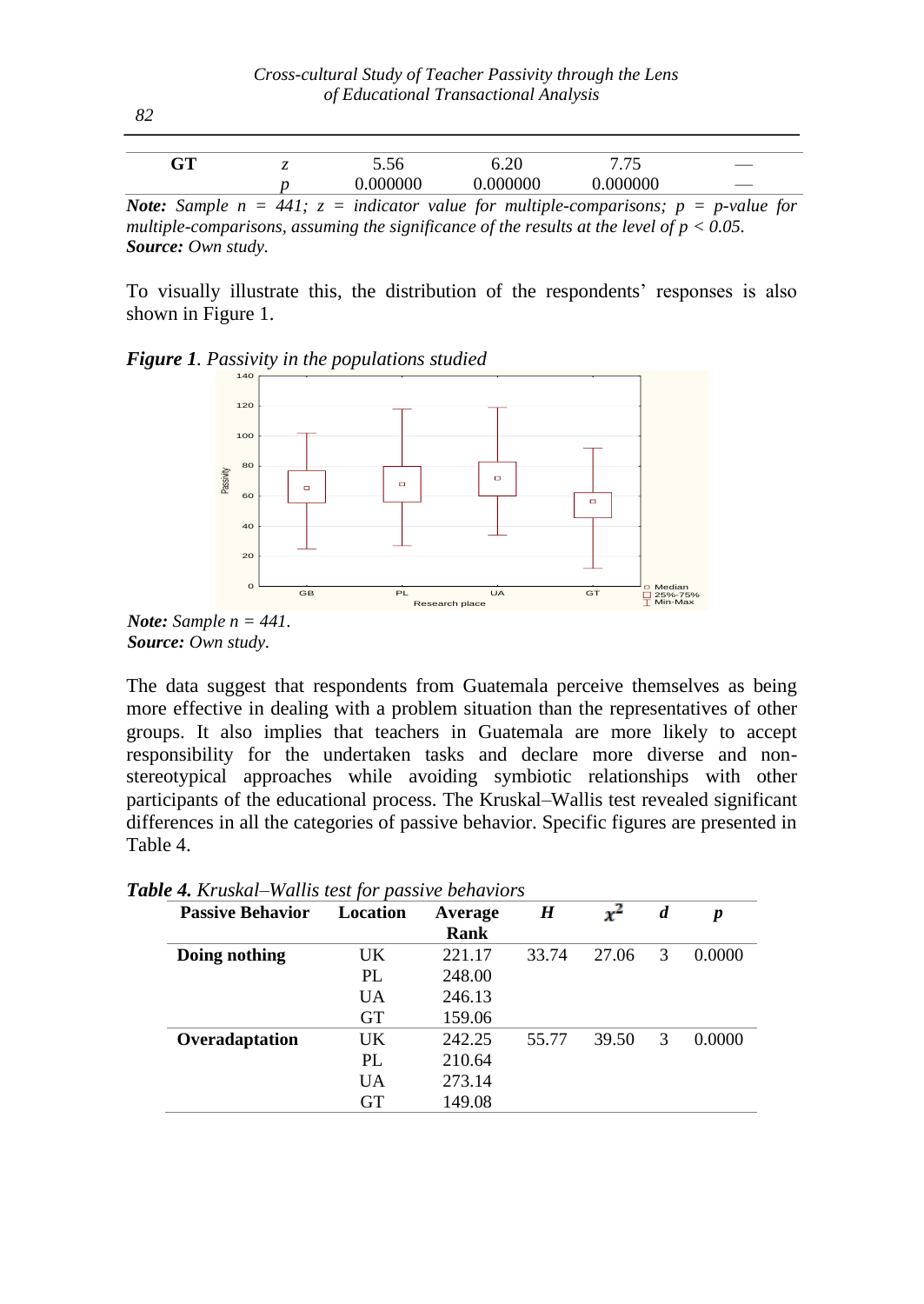| <b>Agitation</b> | $_{\rm{IJK}}$ | 259.29 | 47.61 | 50.72 | 3 | 0.0000 |
|------------------|---------------|--------|-------|-------|---|--------|
|                  | PL            | 223.67 |       |       |   |        |
|                  | <b>UA</b>     | 246.51 |       |       |   |        |
|                  | <b>GT</b>     | 147.66 |       |       |   |        |
| <b>Violence</b>  | UK            | 195.47 | 16.75 | 12.61 | 3 | 0.0056 |
|                  | PL            | 241.15 |       |       |   |        |
|                  | <b>UA</b>     | 246.57 |       |       |   |        |
|                  | <b>GT</b>     | 193.34 |       |       |   |        |
| Incapacitation   | UK            | 221.13 | 75.50 | 77.18 | 3 | 0.0000 |
|                  | PL            | 247.16 |       |       |   |        |
|                  | <b>UA</b>     | 271.75 |       |       |   |        |
|                  | <b>GT</b>     | 129.60 |       |       |   |        |

*Note: Sample n = 441; H = Kruskal–Wallis test; x <sup>2</sup>= chi-squared; d = average deviation; p = p-value, assuming the significance of the results at the level of p*  $\lt$ *0.05.*

*Source: Own study.* 

The value of the *H* factor indicates significant intergroup diversity for all passive behaviors. The average rank values set Guatemala apart, which was already indicated when considering the summative scores for passivity in the samples studied. To further analyze the differences, however, it is useful to carry out posthoc tests. Subsequently, the article will examine in detail all passive behaviors, namely doing nothing, overadaptation, agitation, violence, and incapacitation. As mentioned before, the data for violence and incapacitation will be analyzed separately, despite their identical mechanism of formation. The behavioral manifestations of this category of passive behaviors are in such contrast that combining them would be misleading.

#### **9.1 Doing Nothing**

Doing nothing, the least counterproductive passive behavior, showed considerable differences across the countries' studies, as illustrated in Table 5 and Figure 2.

| <b>Passive</b>   | Indic  |          | Independent variable (grouping): Study location          |          |          |  |  |  |  |
|------------------|--------|----------|----------------------------------------------------------|----------|----------|--|--|--|--|
| <b>Behavior:</b> | ators: |          | Kruskal–Wallis test: $H(3; N = 441) = 33.74; p = 0.0000$ |          |          |  |  |  |  |
| Doing            |        | UK       | GT<br>PL<br><b>UA</b>                                    |          |          |  |  |  |  |
| <b>Nothing</b>   |        |          |                                                          |          |          |  |  |  |  |
| <b>UK</b>        | Z.     |          | 1.56                                                     | 1.46     | 3.48     |  |  |  |  |
|                  |        |          | 0.705856                                                 | 0.868140 | 0.003015 |  |  |  |  |
| PL               | Z.     | 1.56     |                                                          | 0.11     | 5.13     |  |  |  |  |
|                  |        | 0.705856 |                                                          | 1.00000  | 0.000002 |  |  |  |  |
| <b>UA</b>        | Z.     | 1.46     | 0.11                                                     |          | 5.03     |  |  |  |  |
|                  |        | 0.868140 | 1.00000                                                  |          | 0.000003 |  |  |  |  |
| GT               | Z.     | 3.48     | 5.13                                                     | 5.03     |          |  |  |  |  |
|                  |        | 0.003015 | 0.000002                                                 | 0.000003 |          |  |  |  |  |

*Table 5. Post-hoc tests for doing nothing*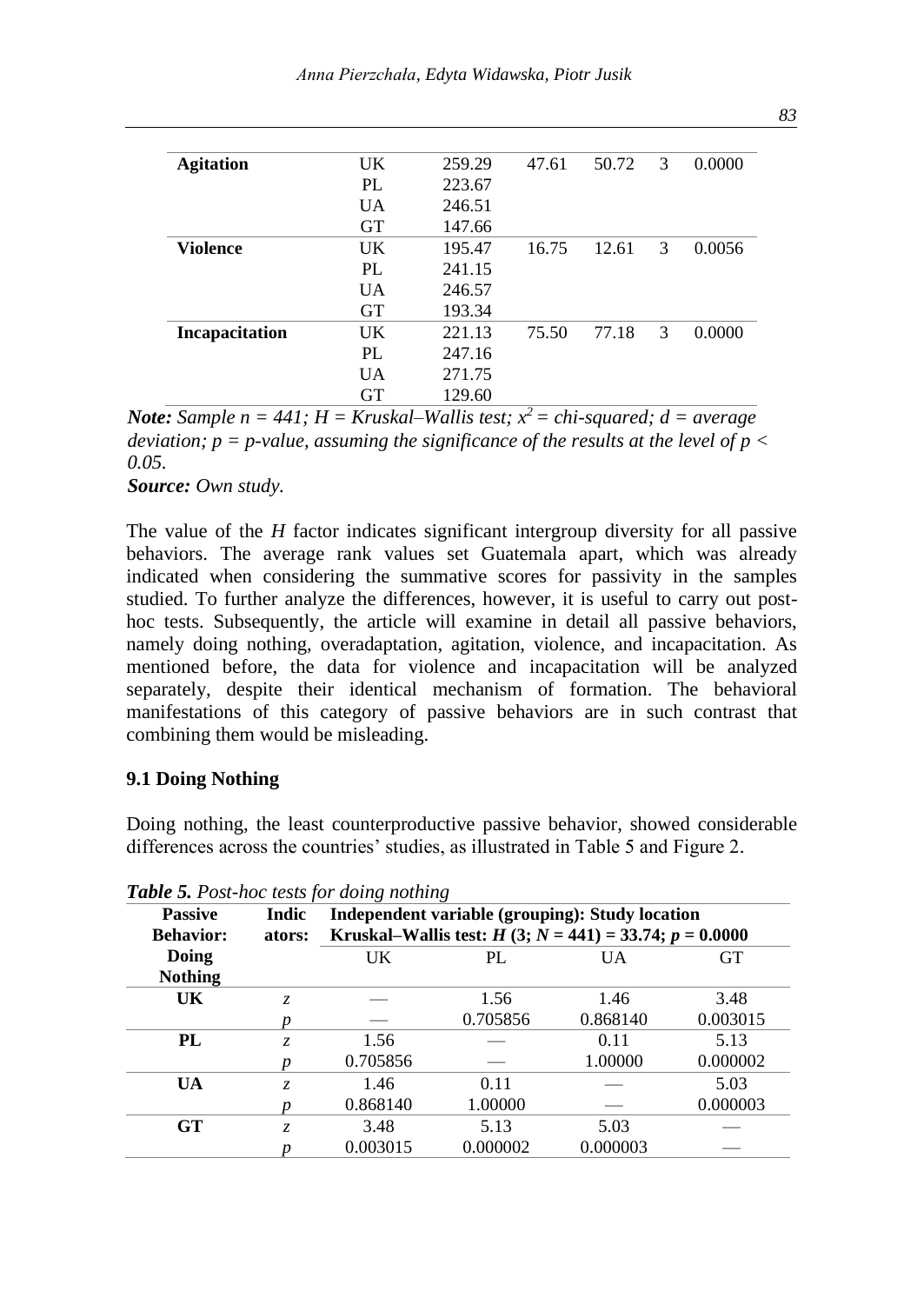*Note: Sample n = 441; z = indicator value for multiple-comparisons; p = p-value for multiple-comparisons, assuming the significance of the results at the level of*  $p < 0.05$ *. Source: Own study.*

*Figure 2. Distribution of results for doing nothing in individual populations*



*Note: Sample n = 441. Source: Own study.* 

Table 5 shows that, similar to summative passivity, the only statistically significant differences are revealed in the case of teachers from Guatemala, compared with all other populations. Figure 2 also indicates that Guatemalan teachers identify with this passive behavior to a lesser extent than other groups. The median of their answers was 10 and was lower by 2 than for educators in the UK and by 3 for teachers from Poland and Ukraine. At the same time, the vast majority of responses in this group were clustered around the median. The range of results between the 1st and 3rd quartiles (Q3–Q1) was 4. This is the lowest value in relation to the other groups and indicates a consistently homogenous identification with this passive behavior. Equally, there were some individuals in this group that significantly differed in their declared level of doing nothing. Amongst them there were those who do not identify with passivity at all, as well as those who identify with it to a significant extent.

The data presented suggest that teachers from Guatemala declare their resignation from action in the face of difficulties less frequently and actively try to overcome them. This should be distinguished from a conscious decision to avoid taking action. When doing nothing, a person does not confront the problem because the tension they experience is too high, and this impedes their action-taking. Guatemalan respondents declared such functioning to a significantly lesser extent.

#### **9.2 Overadaptation**

More intercultural differences in the use of transactional passivity were identified for overadaptation strategies. The indicators are presented in Table 6 and Figure 3. The analysis of results indicates, again, that the answers obtained from respondents from Guatemala significantly differ from other groups studied. The relationship is similar;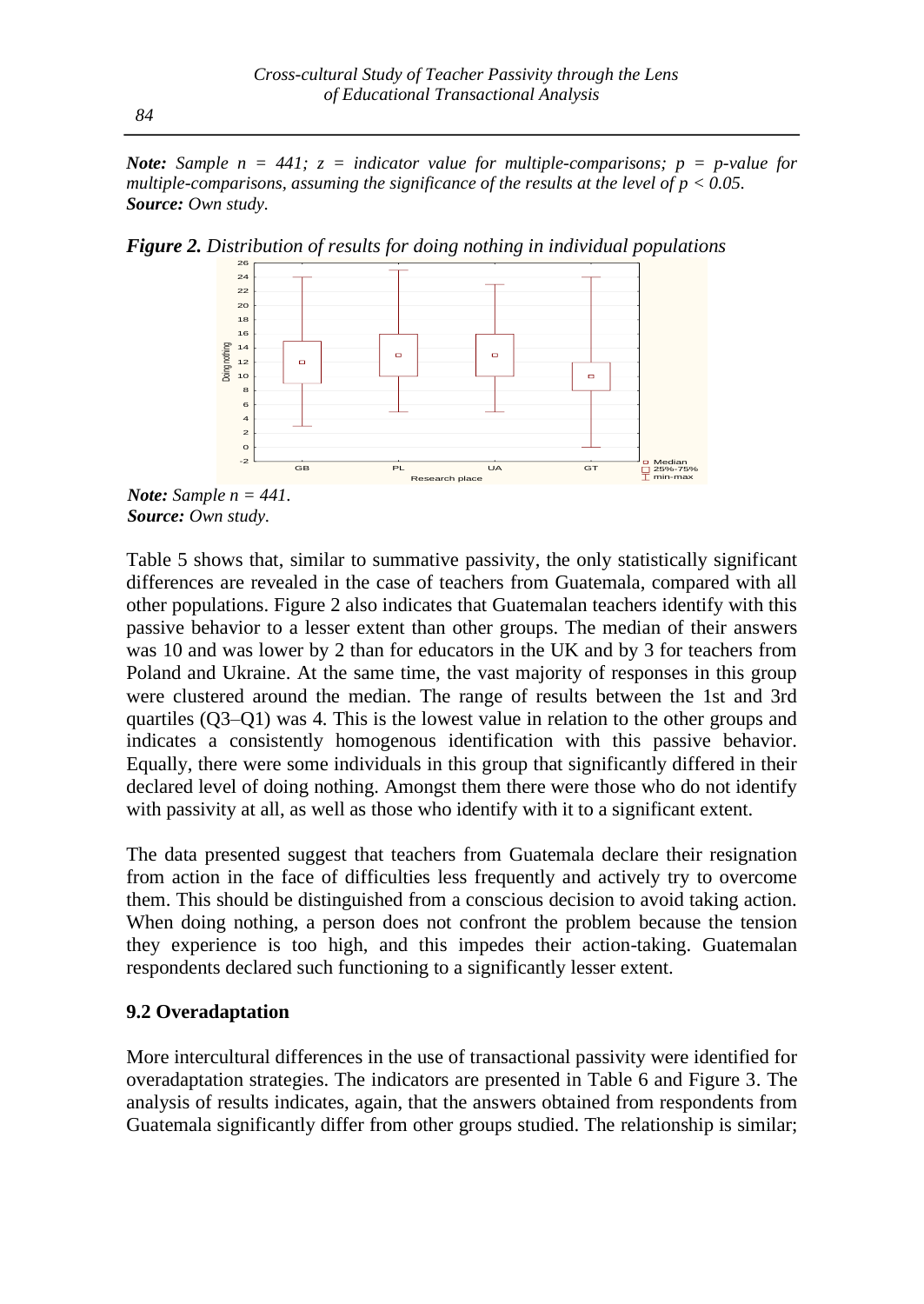educators from Guatemala identify themselves with overadaptation to a lesser extent than respondents from other populations.

| <b>Table 0.</b> I Ost-not lests for overadaptation |          |          |                                                 |                                                          |           |  |  |  |  |
|----------------------------------------------------|----------|----------|-------------------------------------------------|----------------------------------------------------------|-----------|--|--|--|--|
| <b>Passive</b>                                     | Indicato |          | Independent variable (grouping): Study location |                                                          |           |  |  |  |  |
| <b>Behavior:</b>                                   | rs:      |          |                                                 | Kruskal–Wallis test: $H(3; N = 441) = 55.77; p = 0.0000$ |           |  |  |  |  |
| Overadapta                                         |          | UK       | PL                                              | UA                                                       | <b>GT</b> |  |  |  |  |
| tion                                               |          |          |                                                 |                                                          |           |  |  |  |  |
| UK                                                 | Z.       |          | 1.84                                            | 1.81                                                     | 5.22      |  |  |  |  |
|                                                    |          |          | 0.390856                                        | 0.425751                                                 | 0.000001  |  |  |  |  |
| PL                                                 | Z.       | 1.84     |                                                 | 3.77                                                     | 3.55      |  |  |  |  |
|                                                    |          | 0.390856 |                                                 | 0.000960                                                 | 0.002282  |  |  |  |  |
| <b>UA</b>                                          | Z.       | 1.81     | 3.77                                            |                                                          | 7.17      |  |  |  |  |
|                                                    |          | 0.425751 | 0.000960                                        |                                                          | 0.000000  |  |  |  |  |
| <b>GT</b>                                          | Z.       | 5.22     | 3.55                                            | 7.17                                                     |           |  |  |  |  |
|                                                    |          | 0.000001 | 0.002282                                        | 0.000000                                                 |           |  |  |  |  |

*Table 6. Post-hoc tests for overadaptation*

*Note: Sample n = 441;*  $z =$  *indicator value for multiple-comparisons;*  $p = p$ -value for *multiple-comparisons, assuming the significance of the results at the level of p < 0.05. Source: Own study.*

*Figure 3. Distribution of results for overadaptation in individual populations*



*Note: Sample n = 441. Source: Own study.* 

This means that they perceive themselves as less affected by external circumstance and limitations that impact their professional activities. They are able to consistently set and achieve their goals. It is worth noting that this time, not only the results between the first and third quartiles are in the lower ranges of the scale, but also this group of respondents contained individuals who completely do not identify with overadaptation.

Significant differences in the levels of overadaptation were revealed between teachers from Poland and Ukraine. This indicates that Ukrainian teachers resort to this passive behavior to a greater extent. However, this difference, although statistically significant, is not as high as that displayed by the Guatemalan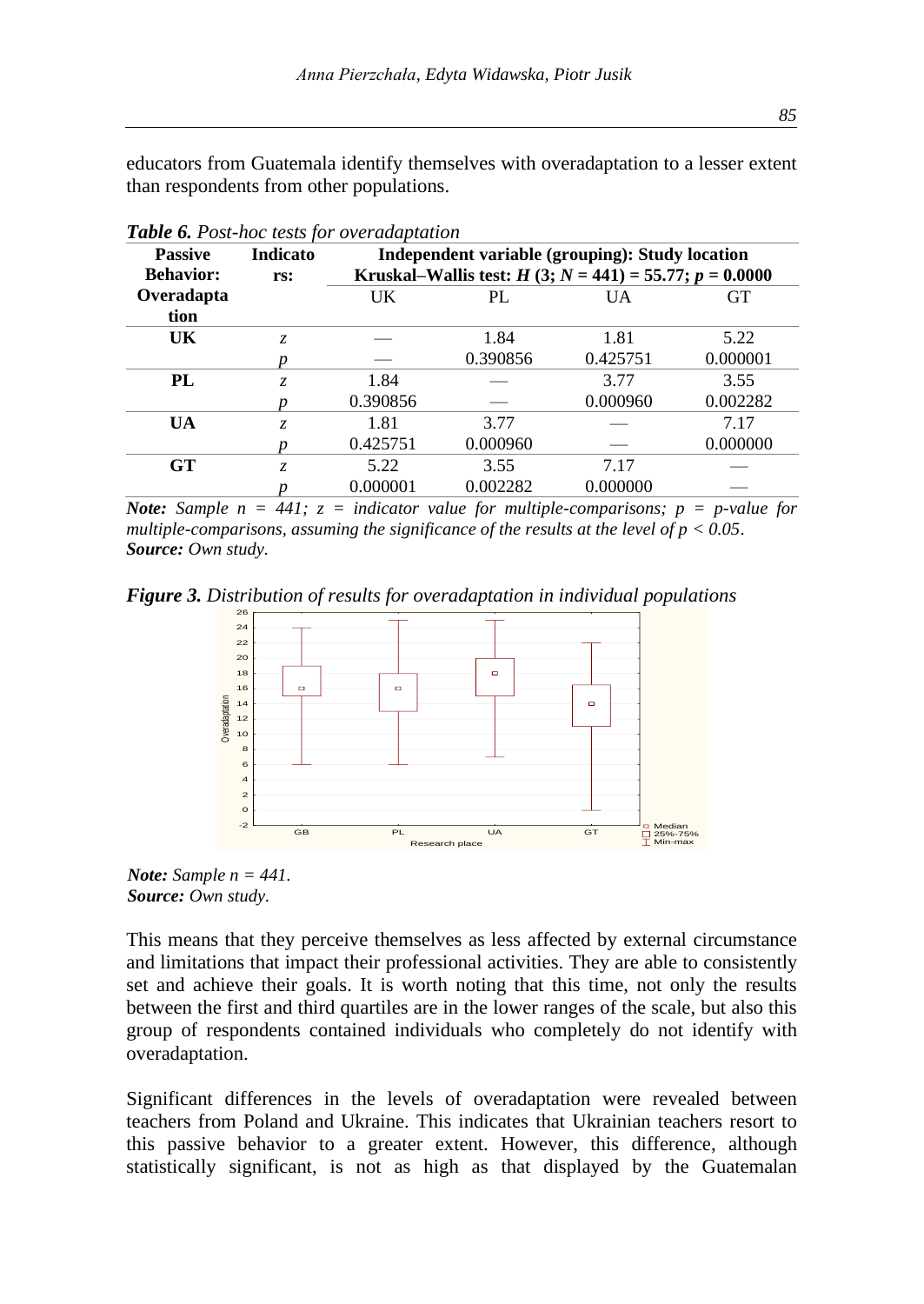population. It is also worth noting that the median values were quite high. Overadaptation turned out to be the most frequent passive behavior manifested by teachers. It confirms the findings of previous research conducted in Poland (e.g., Pierzchała, 2013) and extends the scope of analysis. Therefore, it shows that overcompliance, compromising personal autonomy, giving up self-determination, and succumbing to environmental influences are common teacher strategies, regardless of where they work. Notably, overadaptation is often convenient for the individual's environment and is therefore socially reinforced.

# **9.3 Agitation**

Agitation shows a similar pattern of distribution as doing nothing, although the median values indicate a higher level of identification of respondents with this more destructive strategy. Specific figures are presented in Table 7 and Figure 4.

| Variable:<br><b>Agitation</b> | <b>Indicators:</b> | Independent variable (grouping): Study<br>location            |          |          |           |  |  |
|-------------------------------|--------------------|---------------------------------------------------------------|----------|----------|-----------|--|--|
|                               |                    | Kruskal–Wallis test: $H(3; N = 441) =$<br>$47.61; p = 0.0000$ |          |          |           |  |  |
|                               |                    | UK                                                            | PL       | UA.      | <b>GT</b> |  |  |
| UK                            | Z.                 |                                                               | 2.08     | 0.75     | 6.25      |  |  |
|                               | п                  |                                                               | 0.226298 | 1.000000 | 0.000000  |  |  |
| PL                            | Z.                 | 2.08                                                          |          | 1.38     | 4.38      |  |  |
|                               |                    | 0.226298                                                      |          | 1.000000 | 0.000069  |  |  |
| <b>UA</b>                     | Z.                 | 0.75                                                          | 0.75     |          | 5.72      |  |  |
|                               |                    | 1.000000                                                      | 1.000000 |          | 0.000000  |  |  |
| $G$ T                         | Z.                 | 6.25                                                          | 4.38     | 5.72     |           |  |  |
|                               | p                  | 0.000000                                                      | 0.000069 | 0.000000 |           |  |  |

*Table 7. Post-hoc tests for agitation*

*Note: Sample*  $n = 441$ ;  $z =$  *indicator value for multiple-comparisons;*  $p = p$ -value for *multiple-comparisons, assuming the significance of the results at the level of p < 0.05. Source: Own study.* 

*Figure 4. Distribution of results for agitation in individual populations*



*Note: Sample n = 441 Source: Own study.*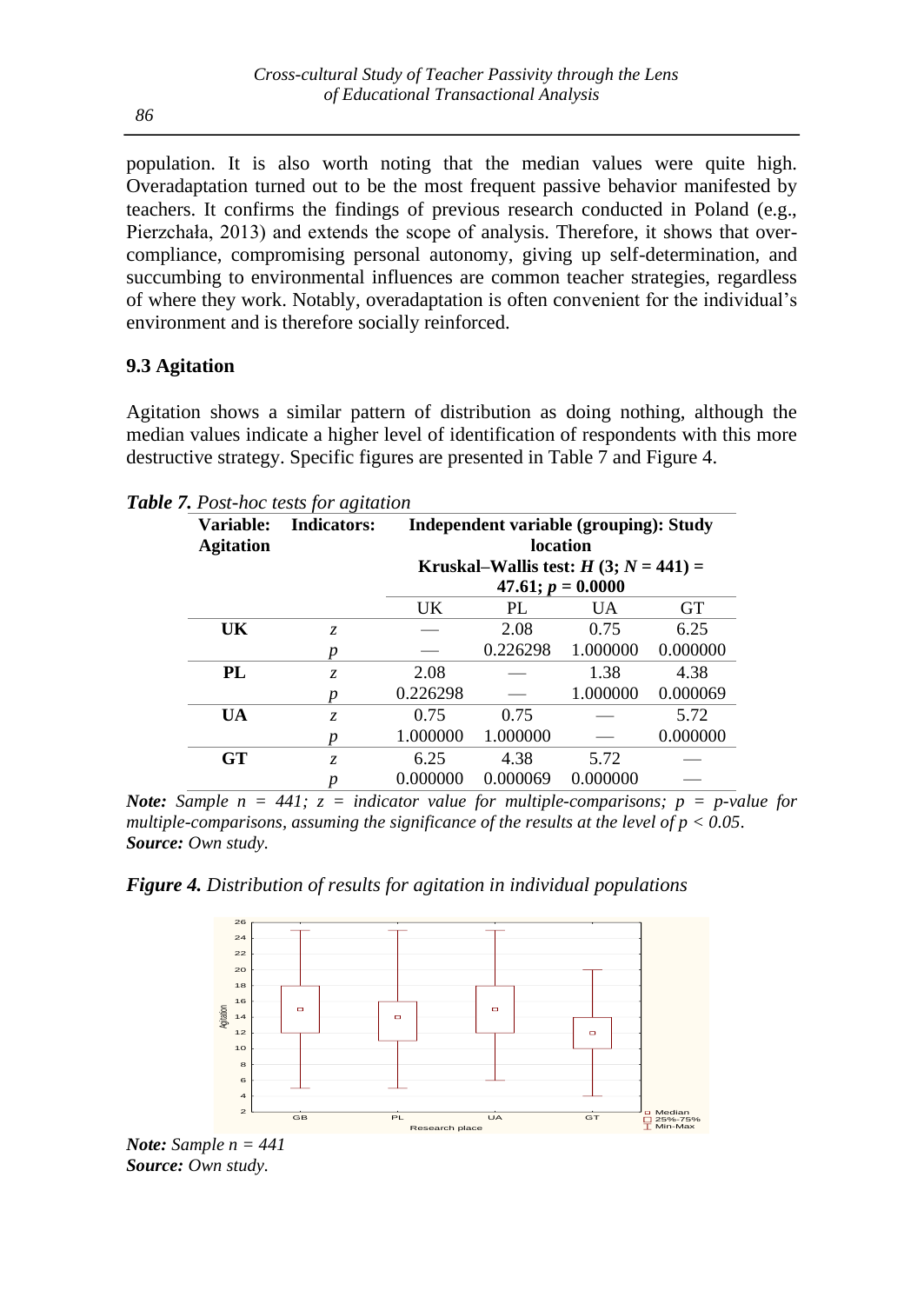As indicated by the graph, Guatemalans identified the least with agitation and maintained their lowest scores, similar to doing nothing. Again, respondents from this country more often placed their answers in the "no" and "rather not" ranges than other teachers participating in the survey. The responses are noticeably less dispersed and clustered around the central tendency (median), which is not the case in the other populations. The respondents from the UK, Poland, and Ukraine displayed almost the entire range of the response scale.

Agitation is a strategy that consists of repetitive and unintentional behaviors that avoid problem-solving because the thinking of the person involved becomes chaotic. They are aware of the necessity to take action to resolve the uncomfortable situation, but at the same time, they have a sense of inadequacy and an underlying belief of a diminished sense of self-agency (Schiff *et al.,* 1975). Schiff and Schiff (1971) defined this type of passivity as a transitional form between overadaptation and violence/incapacitation.

Identifying exactly when this passive behavior is employed is crucial to preventing an escalation to more insidious strategies that substantially block autonomy. It is therefore worth noting that all respondents recognized manifestations of agitation in their functioning. Again, respondents from Guatemala identified themselves the least with this passive behavior.

### **9.4 Violence**

Violence, one of the two manifestations of the most destructive passive behaviors (Schiff *et al.,* 1975), showed an interesting pattern, presented in Table 8 and Figure 5.

| Variable:<br><b>Violence</b> | <b>Indicators:</b> | Independent variable (grouping): Study<br><b>location</b> |                                        |                        |           |  |  |
|------------------------------|--------------------|-----------------------------------------------------------|----------------------------------------|------------------------|-----------|--|--|
|                              |                    |                                                           | Kruskal–Wallis test: $H(3; N = 441) =$ | $16.75$ ; $p = 0.0008$ |           |  |  |
|                              |                    | UK                                                        | PL                                     | <b>UA</b>              | <b>GT</b> |  |  |
| UK                           | Z.                 |                                                           | 2.66                                   | 2.99                   | 0.12      |  |  |
|                              |                    |                                                           | 0.046207                               | 0.016923               | 1.0000    |  |  |
| PL                           | Z.                 | 2.66                                                      |                                        | 0.33                   | 2.76      |  |  |
|                              |                    | 0.046207                                                  |                                        | 1.0000                 | 0.034708  |  |  |
| <b>UA</b>                    | Z.                 | 2.99                                                      | 0.33                                   |                        | 3.08      |  |  |
|                              |                    | 0.016923                                                  | 1.0000                                 |                        | 0.012493  |  |  |
| $G$ T                        | Z.                 | 0.12                                                      | 2.76                                   | 3.08                   |           |  |  |
|                              |                    | 1.0000                                                    | 0.034708                               | 0.012493               |           |  |  |

*Table 8. Post-hoc tests for violence*

*Note: Sample n = 441; z = indicator value for multiple-comparisons; p = p-value for multiple-comparisons, assuming the significance of the results at the level of p < 0.05. Source: Own study.*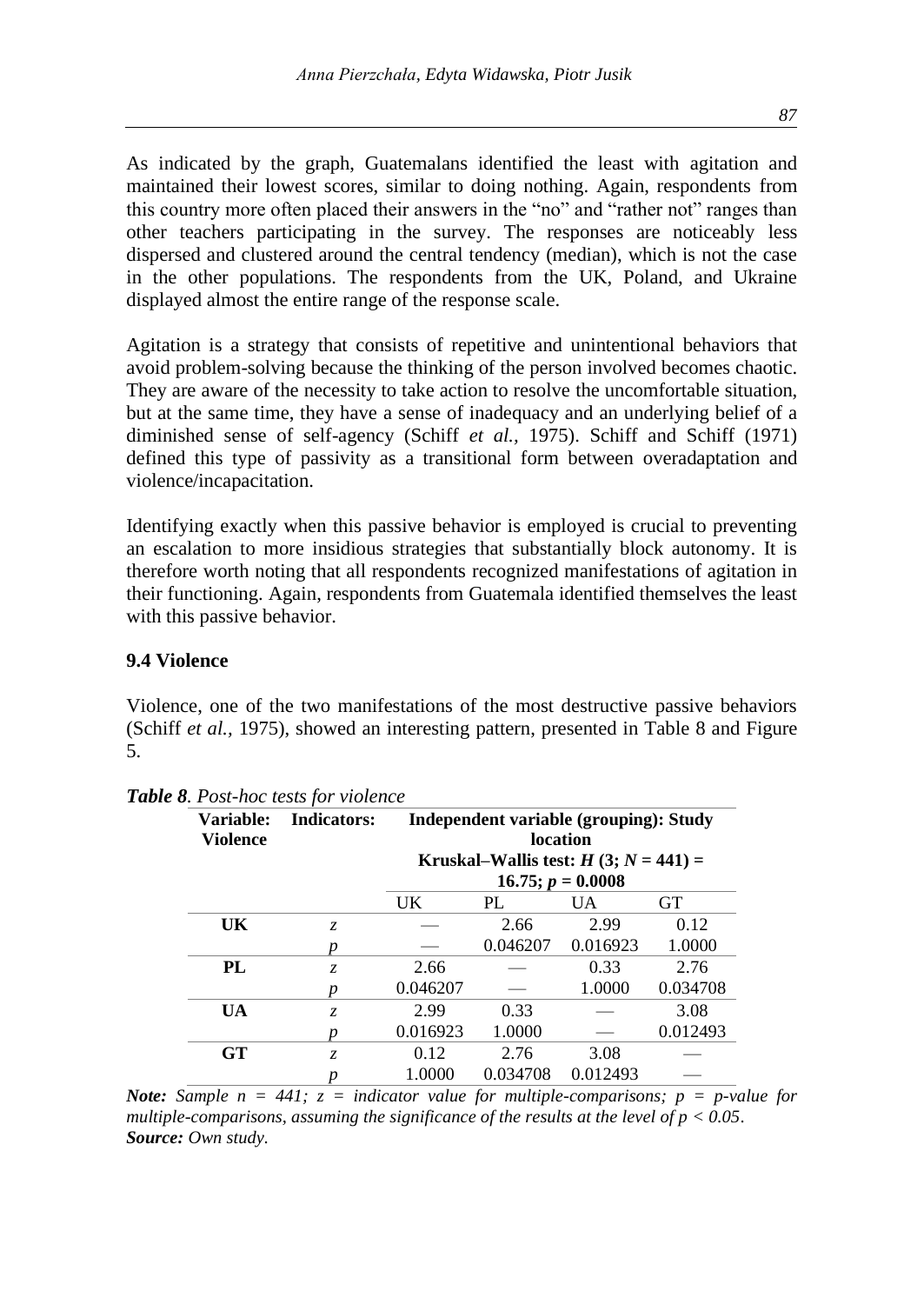*Figure 5. Distribution of results for violence in individual populations*



*Note: Sample n = 441. Source: Own study.*

Violence is a behavior that respondents recognized the least in their functioning. However, each population in the study displayed some of the manifestations thereof. The analysis of Table 8 and Figure 5 suggests grouping the results into two separate categories. The first one respondents from the UK and Guatemala, where there are definitely fewer manifestations of violence than in the second group, which was composed of respondents from Poland and Ukraine.

Notably, these results were mainly differentiated by the values obtained by the respondents above the third quartile (25% of upper values). This means that while the central tendency (the median) is relatively convergent in all research groups and is between 9 (UK and GT) and 11 (UA), there are more people from the Polish and Ukrainian groups who declare a significant degree of violence in their professional functioning. In order to visually show these trends, the results were presented as histograms that accurately illustrate the distribution of responses within individual populations (Figure 6).

The graph clearly shows that the results from Poland and Ukraine were noticeably more dispersed. At the same time, among the respondents from the UK and Guatemala, there were no individuals who scored higher than 20 in the violence section of the questionnaire. However, for all research groups, the distribution charts are considerably left-sided, which shows that respondents strongly preferred answers that negated violent behaviors. It is also interesting to consider the most common value (mode) for individual groups; it was 8 for Great Britain, 10 for Poland, 9 for Ukraine, and 5 for Guatemala. Again, Guatemala was significantly different from the other populations, with educators identifying the least with the passive behavior of violence. It is worth pointing out that violence is the last step on the ladder of passive behaviors. The helplessness displayed by a person unable to constructively deal with a problem becomes dangerous for both the passive person and their environment.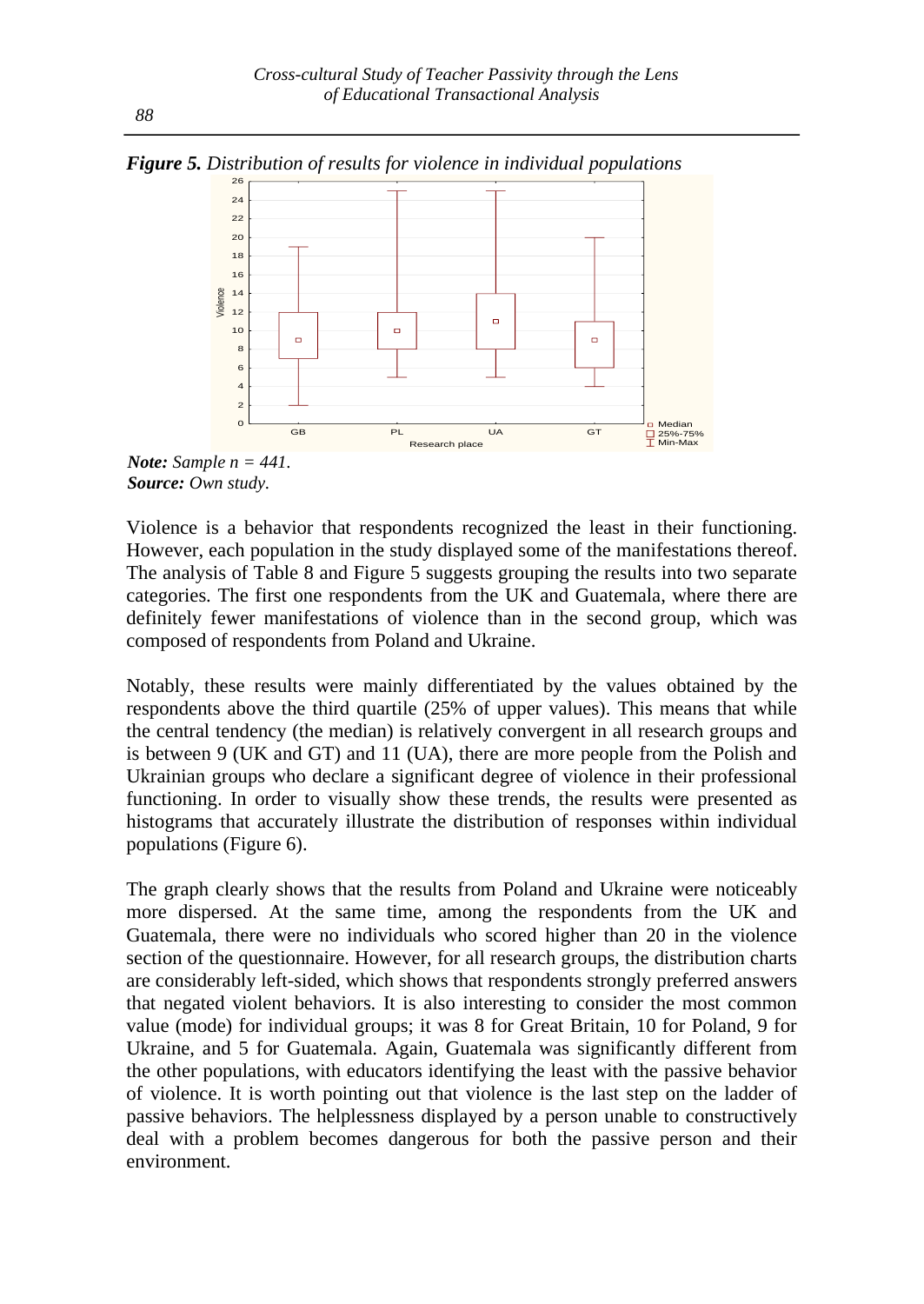

*Figure 6. Distribution of responses for violence*

*Note: Sample n = 441 Source: Own study.* 

#### **9.5 Incapacitation**

The last manifestation of teacher passivity is incapacitation (i.e., the behavior that directs the energy vector of a passive person inward). It is extremely difficult to identify because it does not have obvious behavioral manifestations. Identifying incapacitation in thinking, feeling, and behavior requires a significant level of selfawareness (in the language of TA, "The Integrated Adult"). The differences in the occurrence of incapacitation in the countries studied are presented in Table 9 and Figure 7.

| Variable:<br>Incapacita | <b>Indicators</b> | Independent variable (grouping): Study location<br>Kruskal–Wallis test: $H(3; N = 441) = 16.75; p = 0.0008$ |          |          |          |  |  |
|-------------------------|-------------------|-------------------------------------------------------------------------------------------------------------|----------|----------|----------|--|--|
| tion                    |                   | UK                                                                                                          | PL       | UA       | GТ       |  |  |
| UK                      |                   |                                                                                                             | 1.52     | 2.96     | 5.13     |  |  |
|                         |                   |                                                                                                             | 0.773593 | 0.018520 | 0.000002 |  |  |
| PL.                     | Z.                | 1.52                                                                                                        |          | 1.48     | 6.79     |  |  |
|                         |                   | 0.773593                                                                                                    |          | 0.824575 | 0.000000 |  |  |
| UA                      | Z.                | 2.96                                                                                                        | 1.48     |          | 8.22     |  |  |
|                         |                   | 0.018520                                                                                                    | 0.824575 |          | 0.000000 |  |  |

*Table 9. Post-hoc tests for incapacitation*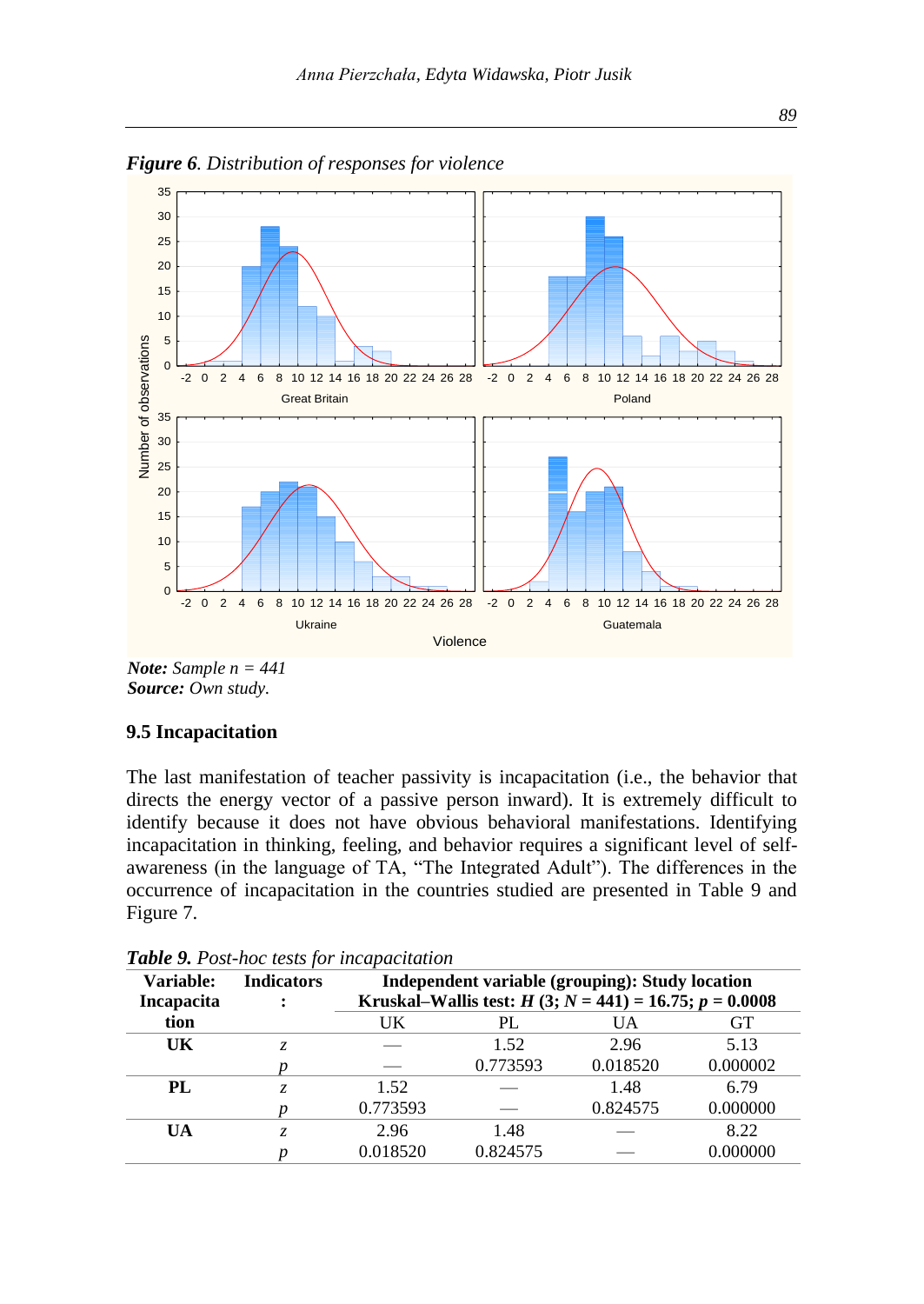| $\alpha$ Tr<br>uι | <br>1 <sub>2</sub><br><u>.</u> | 70<br><b>U.</b> 12 | റ ററ<br>0.44 |  |
|-------------------|--------------------------------|--------------------|--------------|--|
|                   | 000002                         | 0.000000           | 000000       |  |

*Note: Sample n* = 441;  $z =$  *indicator value for multiple-comparisons; p* = *p*-value for *multiple-comparisons, assuming the significance of the results at the level of p < 0.05. Source: Own study.*

*Figure 7. Distribution of results for violence in individual populations*





Despite the similar mechanism of formation of this type of passive behavior, the pattern of responses for incapacitation, when compared to that of violence, looks quite different. In the case of incapacitation, it can be clearly seen that the subjects eagerly used the entire length of the scale, and at the same time their answers were very diverse—the range between Q1 and Q3 is 8 for the UK, Poland, and Ukraine. The results in Guatemala were more concentrated around the median—their Q3–Q1 was 5. Again, this group was particularly different from others and showed the lowest levels of identification with passivity. Table 9 shows statistically significant differences in the occurrence of incapacitation between Guatemala and other countries, where the figures are higher. Less significant, but statistically significant differences also exist between Ukraine and the UK, with teachers from the first group showing a higher degree of identification with incapacitation.

The heterogeneity of responses from all groups described here may result from the aforementioned difficulties in identifying this behavior by the respondents themselves.

#### **10. Conclusion**

After reviewing the research results, it is apparent that the lowest levels of passivity occur among educators working in Guatemala. These differences are statistically significant and highlight the importance of the teacher's social role, defined by Goffman (2008) as a set of individual's expectations, rights, and obligations in relation to a socially defined task. A social role is placed in a particular cultural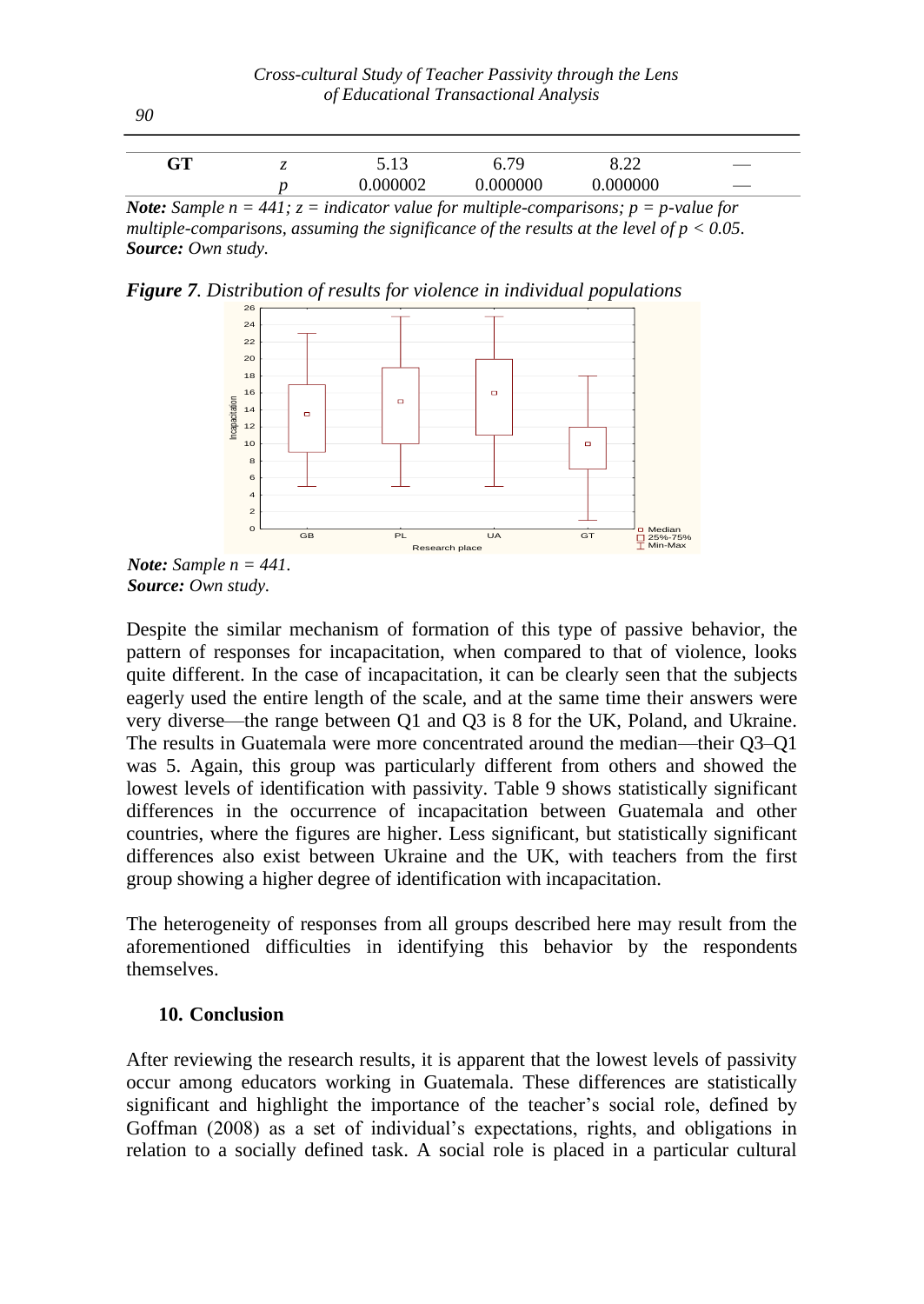context (the country in which the educator works), which determines the way teachers fulfill socially relevant tasks. The works of Bourdieu and Passeron (2006) underlined the issue of reproduction in the educational system and shed further light on the analyses of cultural differences carried out in this study.

One of the approaches to describing aspects of culture relevant to investigating passivity is a study by Hofstede (2011), which allowed researchers to capture some model differences (i.e., generic tendencies) between individual countries. The author (2011, p. 6) warned against stereotyping and pointed out the confusions that arise in cross-cultural studies: "One of the weaknesses of much cross-cultural research is not recognizing the difference between analysis at the societal level and at the individual level; this amounts to confusing anthropology and psychology." This study of passivity aims to describe social functioning of teachers and thus represents a bridge between individually reported levels of passivity and cultural determinants.

What sets Guatemala apart from other countries studied is undoubtedly one of the dimensions of culture, namely the level of individualism. Individualism, with its opposite pole being collectivism, determines the degree to which individuals are integrated into groups. In the case of Guatemala, which is definitely a collectivist country (Figure 8) compared to the other countries studied, the source of identification for individuals stems from belonging to a network of social connections. This provides opportunities to create relationships between teachers and students, while the structures within the education system are perceived in moral terms and resemble family ties. Interpersonal relationships are more important than task-achievement, and group interest takes precedence over individual interest. This constitutes a limitation to the occurrence of passive behaviors that characterize individualistic problem-solving approaches.

This also applies to the lower level of violence displayed by the educators from Guatemala. Collectivistic schools attach great importance to maintaining harmony and "face-saving" (Ting-Toomey & Kurogi, 1998; Triandis, 1995). Conflicts are readily pacified, and if there is an open expression of dissent, it should be done in a manner that does not offend any of the parties (Hofstede, 2011). In this context, it is interesting to point out low levels of violence amongst British educators participating in the study, who represented an individualistic culture. This can be explained by another dimension of culture, which in this case is low power distance. Cultures with low power distance do not support the use of corporal punishment and discourage violence in relationships (Hofstede, 2011), which can be clearly seen in the responses of teachers from this country.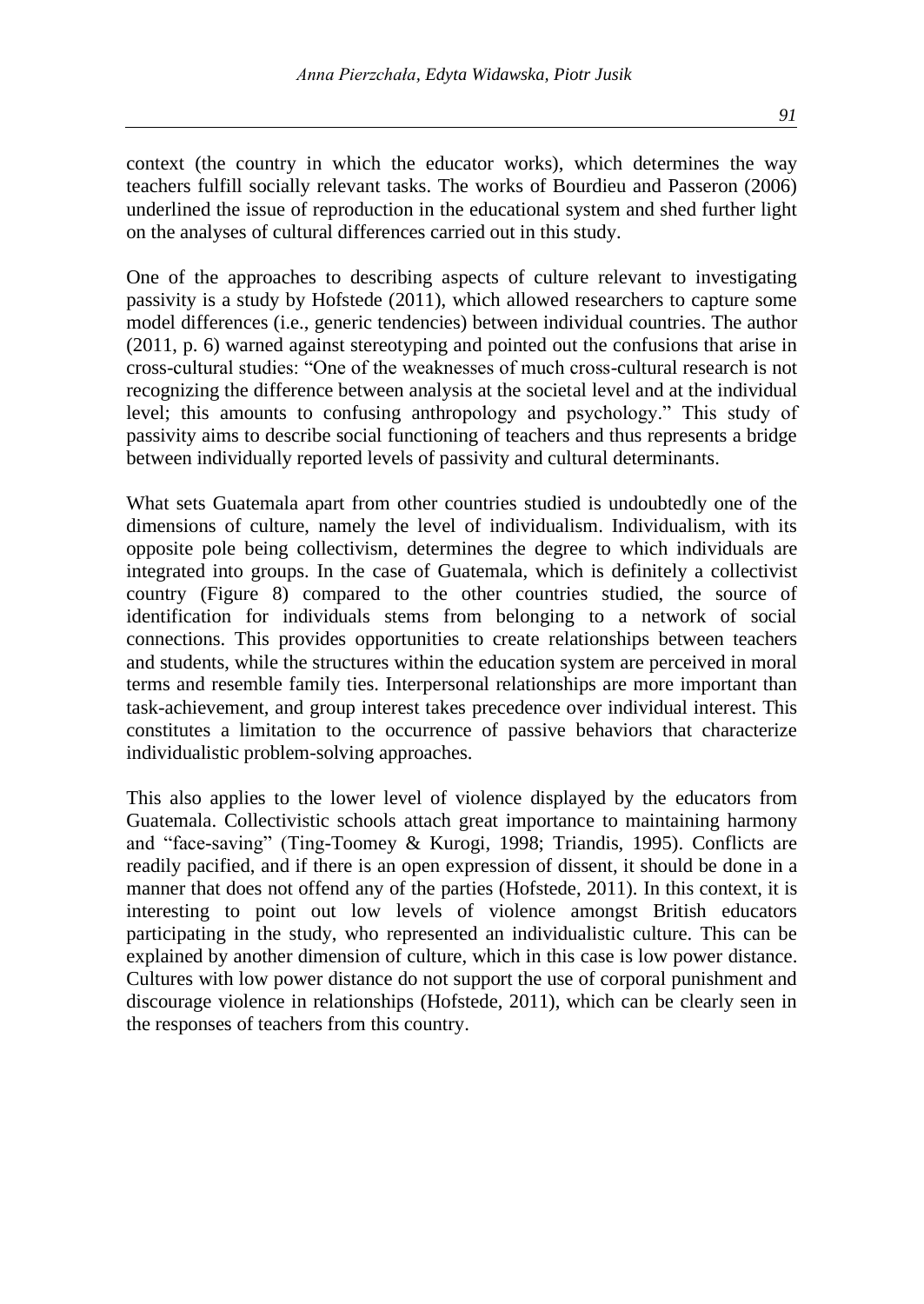

*Figure 8. Geert Hofstede cultural dimensions for the countries studied*

*Source: [https://www.hofstede-insights.com/product/compare-countries](https://www.hofstede-insights.com/product/compare-countries/)*

Additionally, it is also worth pointing out the differences in overadaptation, which was the most frequent passive behavior, regardless of the country studied. A statistically significant difference was noted between the responses of teachers from Poland on the one hand, and from Ukraine and Guatemala on the other. The former is characterized by individualism and masculinity, while the latter group is described by collectivism and femininity, which would explain the increase in overadaptation among teachers from Ukraine and Guatemala. As mentioned before, the main source of social satisfaction in collectivistic cultures comes from relationships and personal connections, which, in combination with femininity, is understood as relationship orientation and care for others (Hofstede, 2011; Shafiro, Himelein, and Best, 2003), which may result in the high prevalence of adaptive behaviors to the real or imaginary expectations of the individuals setting particular standards within the education system.

Another statistically significant difference was noted for incapacitation amongst the respondents from Guatemala, who stood out from the other countries studied in terms of all passive behaviors. Further differences were observed between teachers from the UK and Ukraine. The former represents a culture characterized by low power distance and low uncertainty avoidance, in contrast to Ukraine, which is characterized by high power distance and high uncertainty avoidance. In a hierarchical school structure with a constant focus on reforms, change, and innovation, educators who are able to flatten vertical power structures and are more open to new methodologies will function much more effectively. Hence, the cultural background of the British teachers surveyed appears to be their significant resource limiting the occurrence of incapacitation, representing a behavior that adversely affects teacher wellbeing through its internalized and inwardly directed form of violence.

The education system itself can be another important factor that affects the differences between the countries studied. In countries like the UK, Poland, or Ukraine, the system is highly structured and subjected to constant external control, resulting in a high degree of unification. Similarly, in these countries, the mean years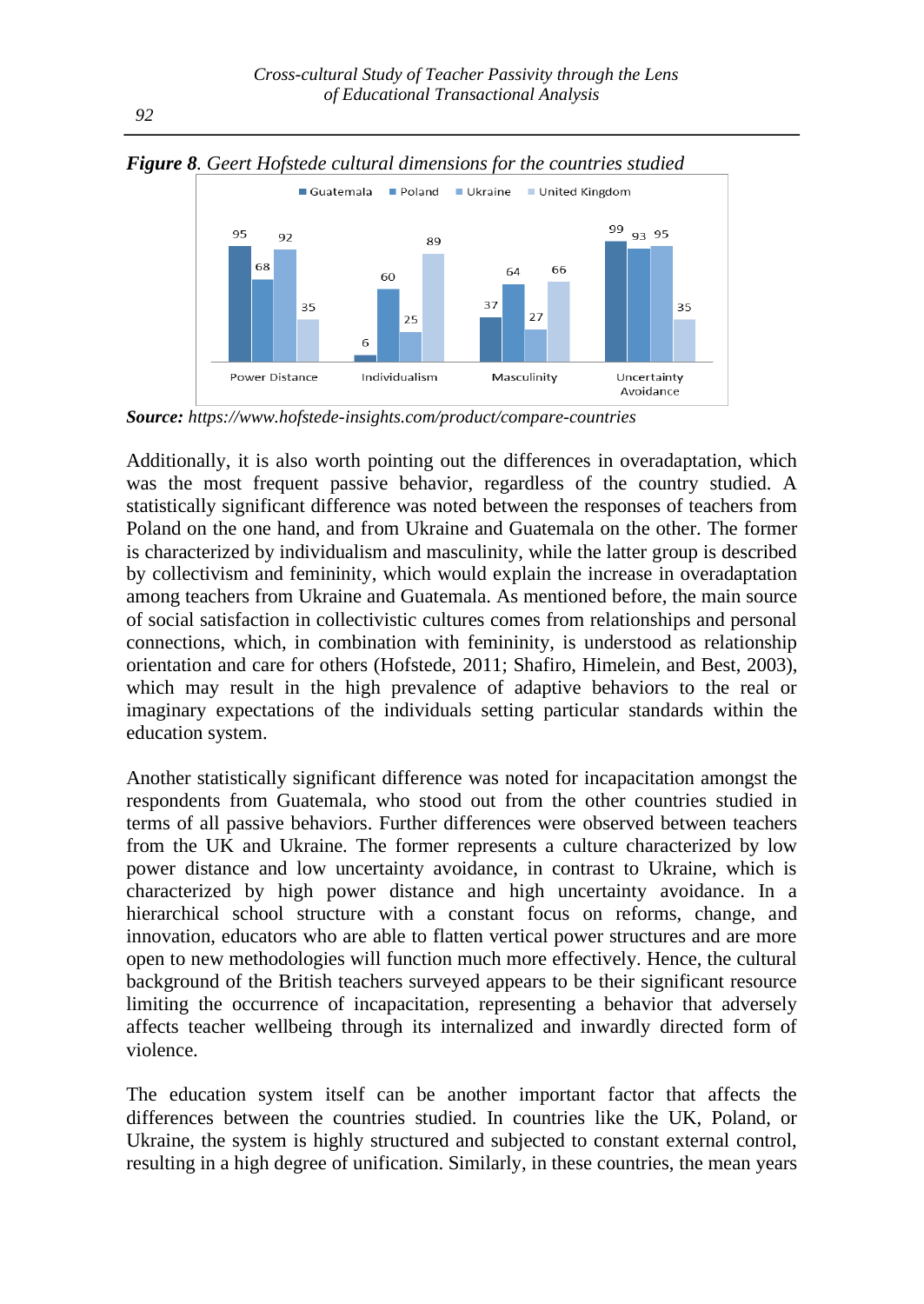*93*

of schooling received by residents aged 25 years and older (United Kingdom: 13; Poland: 12.3; Ukraine: 11.3) is similar; however in Guatemala this figure is significantly lower at 6.5 years (Human Development Index, 2018). Prior research on teacher passivity (Pierzchała, 2013) indicated that this factor is positively correlated with centralization, bureaucratization, and the rigidity of school structures. This pilot cross-cultural study allows for a preliminary confirmation of this thesis; however, further research is required to extend these views based on findings from other countries. The results obtained in this research also indicate possible approaches that support multicultural diversity.

To sum up, it is worth noting that according to the authors, further research is required to explain the differences in the reported levels of passivity amongst the studied groups, especially taking into account the lower scores obtained in the declarations from Guatemalan respondents. The authors' initial hypothesis suggested that different cultural frames of reference (James, 1994) shape individual perception. Thus, the European and Guatemalan perceptions of reality established under cultural conditioning will impact their interpretation of a given problem situation. This means that people from different cultural backgrounds define a problem situation differently. In other words, what seems a problem in Europe, the identification of which is crucial for the occurrence of passivity according to the definition adopted by the authors of this study, may not be considered as one in Guatemala. Thus, in order interculturally validate the concept of passivity regional studies need to be carefully considered in future research to draw conclusions without the bias of totalizing (Burton, Moore, and Whiting, 1996).

These matters obviously requires further in-depth research. There may be other equally plausible explanations stemming from the areas and levels of discounting displayed by the respondents representing the different cultures. Therefore, this research should be treated as exploratory, indicating certain interculturally declared patterns, but at the same time determining areas for further research.

**Note:** [1] The respondents from Guatemala represented the Tz'utujil community of San Pedro La Laguna, Santiago Atitlan, and San Juan.

#### **References:**

- Barrow, G., Bradshaw, E., Newton, T. 2001. Improving Behaviour and Raising Self-Esteem in the Classroom. A Practical Guide to Using Transactional Analysis. London: David Fulton Publishers.
- Berne, E. 1961. Transactional analysis in psychotherapy: A systematic individual and social psychiatry. Toronto: Ballantine Books.
- Berne, E. 1963. The Structure and Dynamics of Organizations and Groups. New York: Grove Press.
- Berne, E. 1964. Games people play: The psychology of human relationships. New York: Grove Press.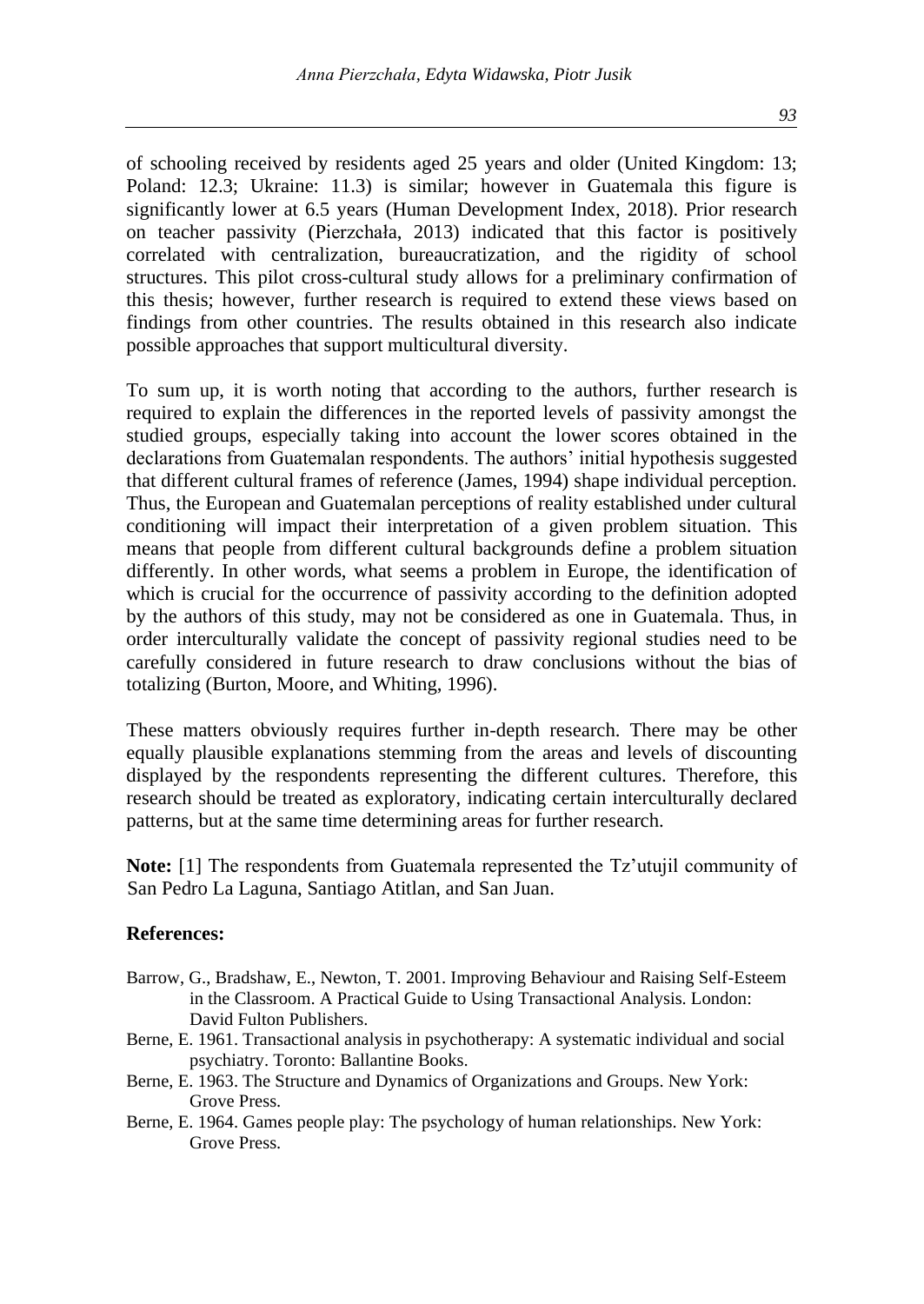| Bourdieu, P., Passeron, J. 2006. Reprodukcja. Elementy teorii systemu nauczania.<br>Warszawa: Wydawnictwo Naukowe PWN.                  |
|-----------------------------------------------------------------------------------------------------------------------------------------|
| Burton, M., Moore, C., Whiting, J. Romney, K. 1996. Regions Based on Social Structure.                                                  |
| Current Anthropology, 37(1), 87-123. doi: https://doi.org./10.1086/204474.                                                              |
| Ember, C.R., Ember, M. 2009. Cross-cultural Research Methods. Second Edition. Lanham,                                                   |
|                                                                                                                                         |
| New York, Toronto, Plymouth (UK): AltaMira Press.                                                                                       |
| Every Child Learns. UNICEF Education Startegy 2019-2030. 2019, New York: United                                                         |
| Nations Chidren's Fund.                                                                                                                 |
| Goffman, E. 2008. Człowiek w teatrze życia codziennego. (The Presentation of Self in<br>Everyday Life). Warszawa: Wydawnictwo Aletheia. |
| Hofstede, G., Hofstede G.J., Minkov M. 2011. Kultury i organizacje. Zaprogramowanie                                                     |
| umysłu. (Cultures and Organizations. Software of the Mind). Warszawa: Polskie                                                           |
| Wydawnictwo Ekonomiczne.                                                                                                                |
| Hofstede, G. 2011. Dimensionalizing Cultures: The Hofstede Model in Context. Online                                                     |
| Readings in Psychology and Culture, 2(1). doi: https://doi.org/10.9707/2307-                                                            |
| 0919.1014.                                                                                                                              |
| Human Development Index. 2018. http://hdr.undp.org/en/content/human-development-                                                        |
| index-hdi.                                                                                                                              |
| Jagieła, J. 2004. Gry psychologiczne w szkole. Kielce: Oficyna Wydawnicza Nauczycieli.                                                  |
| James, N.L. 1994. Cultural Frame of Reference and Intergroup Encounters: A TA Approach.                                                 |
| Transactional Analysis Journal, 24(3), 206-210. doi:                                                                                    |
| https://doi.org//10.1177/036215379402400308.                                                                                            |
| Lambert, M.J., Barley, D.E. 2002. Research summary on the therapeutic relationship and                                                  |
| psychotherapy outcome. Oxford, England: Oxford University Press.                                                                        |
| Łęski, Z. 1997. Osobowość nauczyciela w świetle analizy transakcyjnej. In: J. Jagieła (ed.).                                            |
| Analiza transakcyjna w teorii i praktyce pedagogicznej, 123-135. Częstochowa:                                                           |
| JDU Publishing House.                                                                                                                   |
| Mellor, K., Schiff, E. 1975a. Discounting. Transactional Analysis Journal, 5(3), 295-302.                                               |
| doi: https://doi.org/10.1177/036215377500500321.                                                                                        |
| Mellor, K., Schiff, E. 1975b. Redefining. Transactional Analysis Journal, 5(3), 303-311. doi:                                           |
| https://doi.org/10.1177/036215377500500322.                                                                                             |
| Pierzchała, A. 2010. Pasywność według teorii Analizy Transakcyjnej jako efekt negowania                                                 |
| podmiotowości w relacji nauczyciel-uczeń. In: A. Gofron, B. Łukasik (eds.),                                                             |
| Podstawy edukacji. Podmiot w dyskursie pedagogicznym: Tom 3, 309-323.                                                                   |
| Kraków: Impuls Publisher.                                                                                                               |
| Pierzchała, A. 2013. Pasywność w szkole. Diagnoza zjawiska z punktu widzenia analizy                                                    |
| transakcyjnej. Częstochowa: JDU Publishing House.                                                                                       |
| Robinson, K., Aronica, L. 2009. The element: how finding your passion changes everything.                                               |
| New York: Penguin Group USA.                                                                                                            |

- Romney, K., Moore, C. 1998. Toward a Theory of Culture as Shared Cognitive Structures. Ethos, 26(3), 314-337. doi: https://doi.org/10.1525/eth.1998.26.3.314.
- Schiff, A.W., Schiff, J.L. 1971. Passivity. Transactional Analysis Journal, 1(1), 71-78. doi: [https://doi.org/10.1177/036215377100100114.](https://doi.org/10.1177/036215377100100114)
- Schiff, J.L., et al. 1975. Cathexis reader. New York: Harper & Row, Publisher, Inc.
- Schiff, J.L., Schiff, A., Schiff, E. 1975. Frames of Reference. Transactional Analysis Journal, 5(3), 290-294. doi: [https://doi.org/10.1177/036215377500500320.](https://doi.org/10.1177%2F036215377500500320)
- Segall, M., Lonner, W., Berry, J. 1998. Cross-Cultural Psychology as a Scholarly Discipline: On the Flowering of Culture in Behavioral Research. American Psychologist, 53, 1101-1110. doi: https://doi.org/10.1037/0003-066X.53.10.1101.